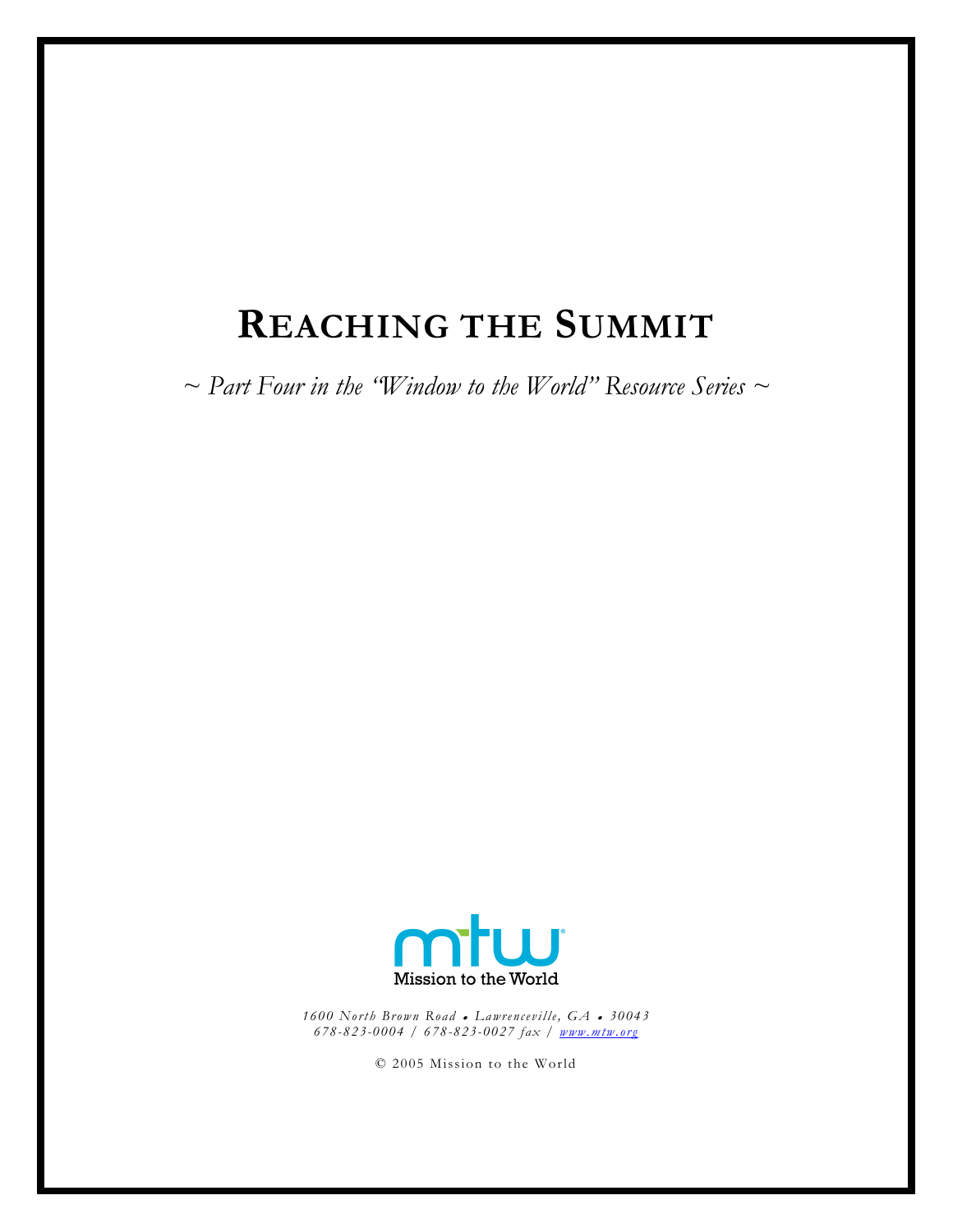## REACHING THE SUMMIT

Reaching a mountain peak basically requires two things: knowing where the summit is and having the means to get there.

For missions leaders to reach the summit of their own ministries, they must know the goal of their efforts and develop the means to get there. God's word is clear on the goal: the church of Jesus Christ growing and taking hold of all cultures. A mobilized congregation is the means missions leaders can contribute to that end.

When church members are committed to world missions and their efforts are directed towards the growth of nationally-led churches, the missions ministry begins to reach the higher elevations. Mountain climbers know that this is where the journey becomes the most strenuous and the steps upward come more slowly. Every component must be in good working order. And these components must all work together. Moreover, climbers will encounter issues at these elevations they didn't encounter earlier. Everything must come together.

Integration is similarly a key principle for more seasoned missions ministries. Your missions leaders may have been able to develop an active ministry by sending two-week project participants, generously supporting missionaries and holding exciting conferences. Further growth, though, is not simply "doing more of the same." Build on your foundations, ensure all the key components are in place, get them working together, and consider how you will address special issues facing your ministry.

#### Ensure You Have All The Right Components

Through formal and informal consultations with missions leaders, Mission to the World has identified essential characteristics for a strong missions ministry. These elements form the basis for the questions in the *Window to the World* diagnostic tool and are included in the following pages. Missions leaders will certainly have a longer list of their particular emphases, but healthy ministries typically share these twenty components. Have several leaders from your church complete *Window to the World*, compare their results and determine areas for growth.

#### Get The Parts Working Together

It's been known for centuries that horses yoked together and pulling in the same direction can pull more than the sum of their individual abilities. Synergy literally means "working together" and it occurs when the various parts of your ministry are more effectively pulling toward a common purpose. One way to create synergy is to interconnect the various components of your ministry, resulting in internal integration. You can also connect your external ministry sites for greater impact. The articles on integration will help you consider ways to create synergy in your missions ministry.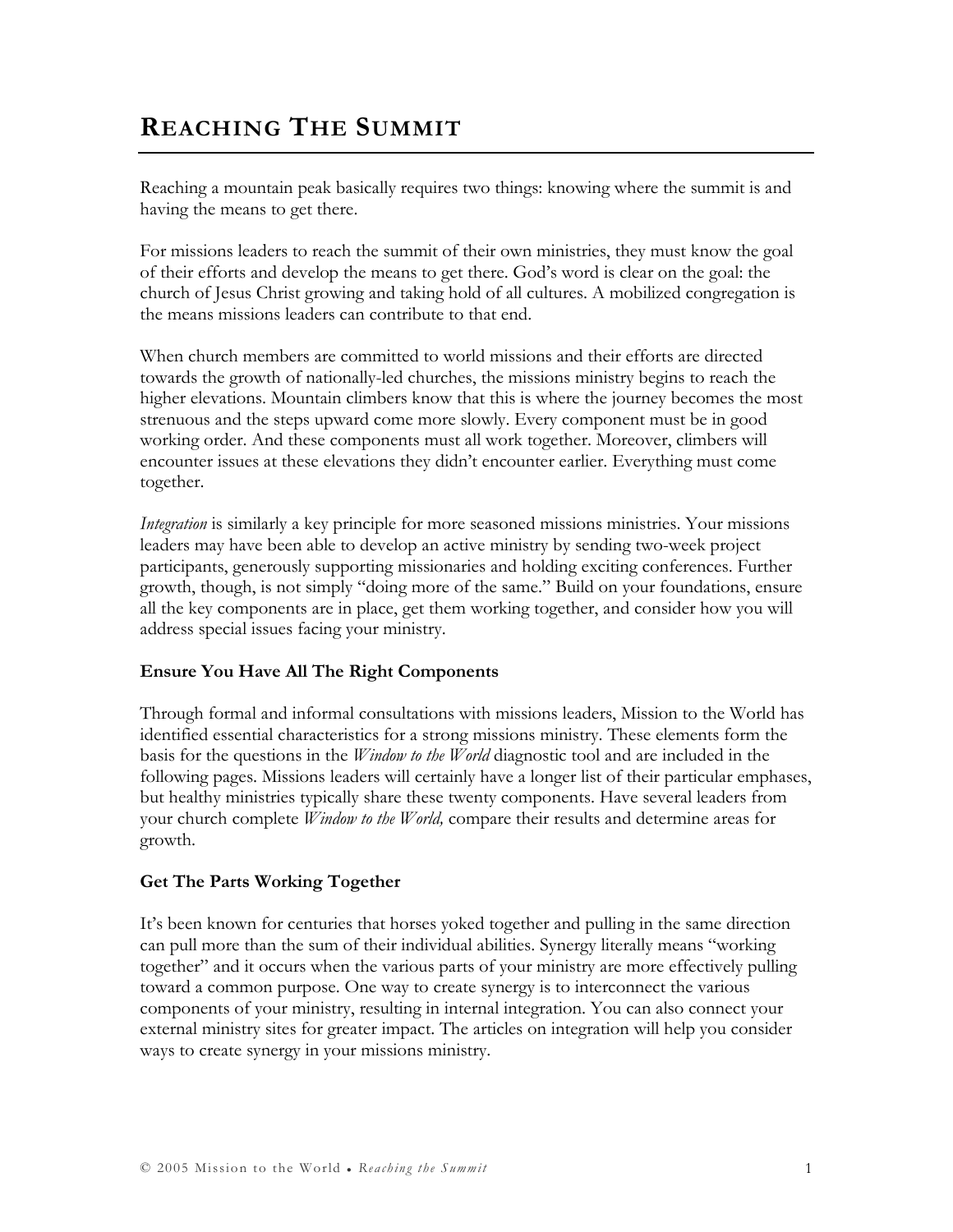#### Address Special Issues

When your missions ministry was in the early stages of development, you likely focused on the essentials, such as forming a missions committee, pulling together a conference, and learning how to support missionaries. Now that this foundation has been laid, your ministry will benefit by considering special issues that affect how you support ministries crossculturally. The more personally connected you are to ministries overseas, the more you will need to be aware of the issues facing missionaries and national leaders. Articles relating to themes such as sustainability, contextualization, and holistic ministry will help you think through some of the most challenging issues in missions today so that you may be a more effective partner.

#### Lead Others

Lastly, as a more mature missions ministry, you have an opportunity and responsibility to mentor other churches in your area. Being a peer to leaders in other churches provides you a significant platform to positively influence them—often in ways no one else can. The suggestions in the final article can help you multiply your own contribution to the Great Commission by leading others to be more active participants in missions.

### FOR FURTHER STUDY

Under the titles of the following articles, the "theme" refers to one of the essential elements of successful missions ministries listed in Window to the World. This list is included in the following pages. A fruitful exercise for your missions committee would be to evaluate your ministry according to each of the twenty themes and begin to strengthen undeveloped areas. You may also want to refer to the articles in the rest of the *Window to the World* series:

Laying the Foundation encourages churches to focus on the essentials: developing their missions leadership, creating a vision for the ministry, and developing a missions conference to mobilize their members.

Setting Your Sights explores the importance of the Church and national church planting movements as the visible goal of a missions ministry.

Setting the Pace offers practical help on how to mobilize your church for world missions.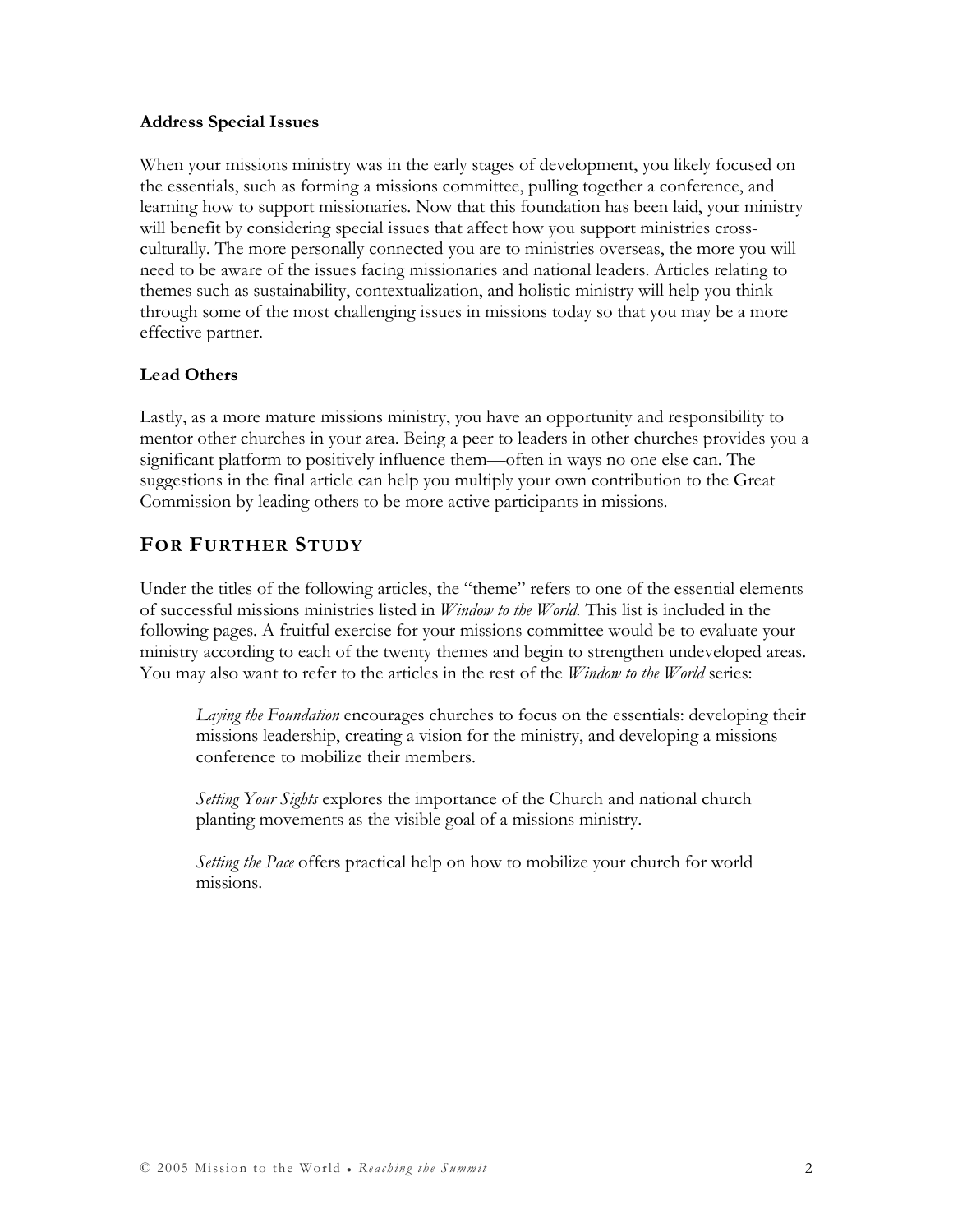### ENSURING THE ESSENTIALS

The "Essential Elements" list on the following pages was developed through conversations with ministry leaders and missionaries about the key components for a successful missions ministry. Review the list and evaluate your own ministry for areas of strength and those needing development. You may want to review your assessment from the Window to the World diagnostic tool. Circle the elements you feel are the strongest. Then in the worksheet below, list the five areas most in need of attention and action steps to strengthen them.

#### Circle Your Strongest Elements

| 1. Missions Committee | 11. Word & Deed          |
|-----------------------|--------------------------|
| 2. Ecclesiology       | 12. Multiplication       |
| 3. Short Term         | 13. Participation        |
| 4. Prayer             | 14. Emphasis             |
| 5. Sustainability     | 15. Church Planting      |
| 6. Theology           | 16. Facilitation         |
| 7. Vision             | 17. Church Leadership    |
| 8. Contextualization  | 18. National Leadership  |
| 9. Giving             | 19. Education            |
| 10. Partnership       | 20. Commission of Church |

#### Identify Areas Needing Attention and Action Steps

|    | 1. $\qquad$        |  |
|----|--------------------|--|
|    | 2. $\qquad \qquad$ |  |
|    |                    |  |
|    | 4. $\qquad \qquad$ |  |
| 5. |                    |  |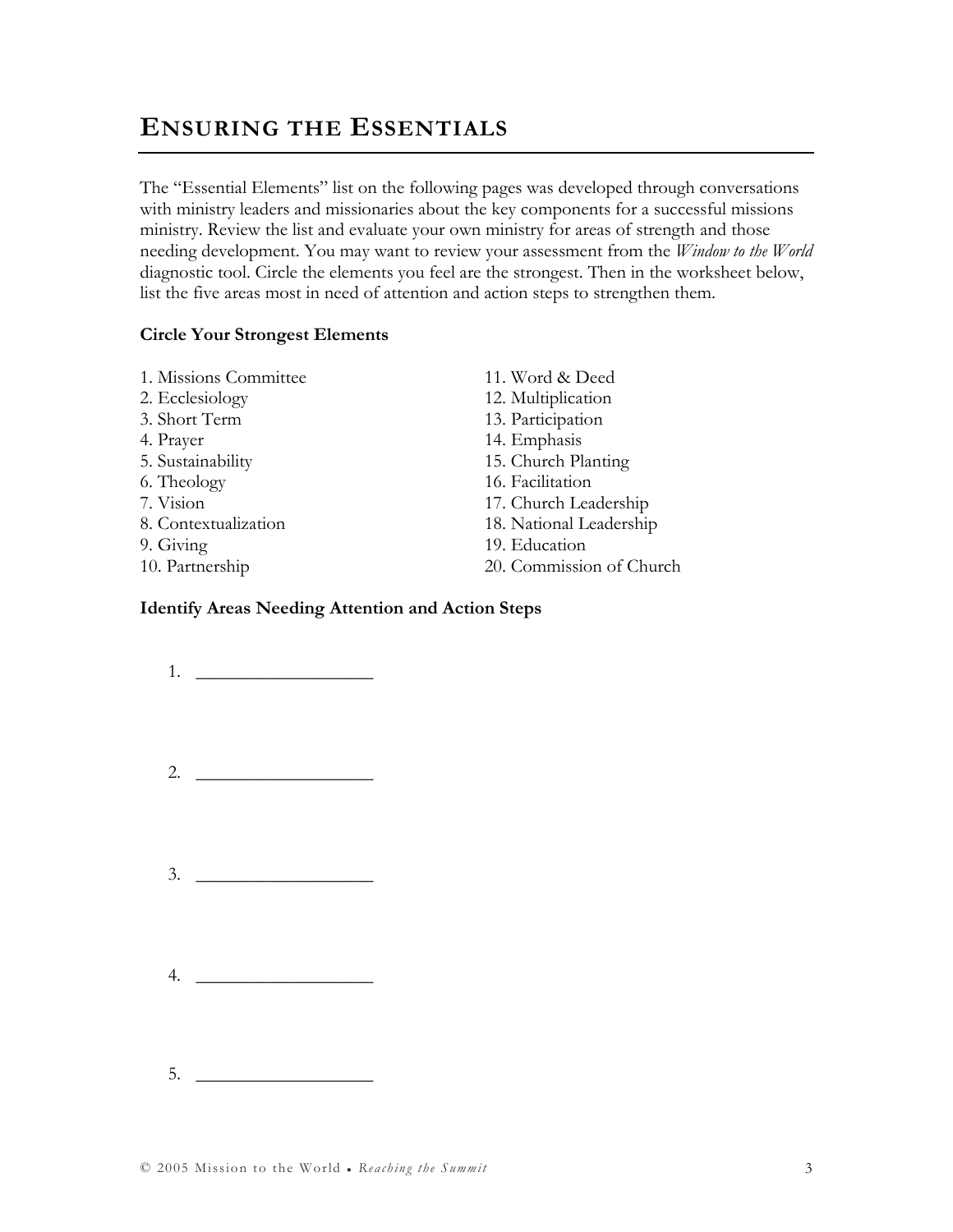#### ESSENTIAL ELEMENTS OF SUCCESSFUL MISSIONS MINISTRIES

1. Missions Committee: An active, organized committee that coordinates the missions ministry is absolutely essential. The committee should not see themselves as the ministry, but rather as a leader that involves the entire congregation and all its ministries.

2. Ecclesiology: The Bible teaches us that God loves His Church, and has commissioned it to be His primary means and end for advancing the kingdom. Missions leaders need to develop a biblical understanding of the Church and emphasize efforts that help establish churches around the world. In so doing, it is important to discern the difference between a lasting church and a temporary gathering of believers, as many ministries claim to be committed to church planting.

3. Short Term: One of the most effective ways of mobilizing members for missions is to send them on local and global missions projects. All participants will return with a greater heart for God's world, and some will begin to pursue missionary service. Select projects that best fit with your church's long-term vision.

4. Prayer: The need for more laborers was Christ's only prayer request. Churches should reflect our Lord's heart for a needy world by meaningfully and regularly including prayer throughout the ministries of the church.

5. Sustainability: While churches in the West should give generously to missions, they should consider how to avoid national churches' becoming overly dependent on outside resources. Dependency can stifle growth and innovation.

6. Theology: It is both stimulating and challenging to engage godly Christians who have developed different convictions or expressions. While encouraging the interdependence of the global body of Christ, missions ministries can also affirm a natural emphasis on planting churches that share their theological convictions.

7. Vision: A seemingly limitless number of opportunities will come before the missions committee. Determining which ones to pursue requires a clear sense of direction. The vision of the ministry should be carefully developed, written, and embraced by church leaders.

8. Contextualization: No church ministry will be more exposed to the diversity of the larger body of Christ than the missions ministry. This is cause for celebration of God's love for all peoples and affirmation that the ministry of churches in other cultures can be expressed in biblically valid and culturally indigenous forms. Missions leaders need wisdom and experience as they encounter these different expressions.

9. Giving: Compared to the rest of the world, churches in the West have been blessed with tremendous resources. The message of Genesis 12:3 and elsewhere is that God blesses His people so that they will be a blessing to others. To that end, churches should be sacrificial in their support of world missions.

10. Partnership: When churches collaborate with other sending churches towards shared ministry goals, far more can be accomplished. More importantly, such partnership expresses the interconnectedness that Christ desires for His body. Churches should consider how they can contribute their experience and resources to other churches, as well as grow from the relationship.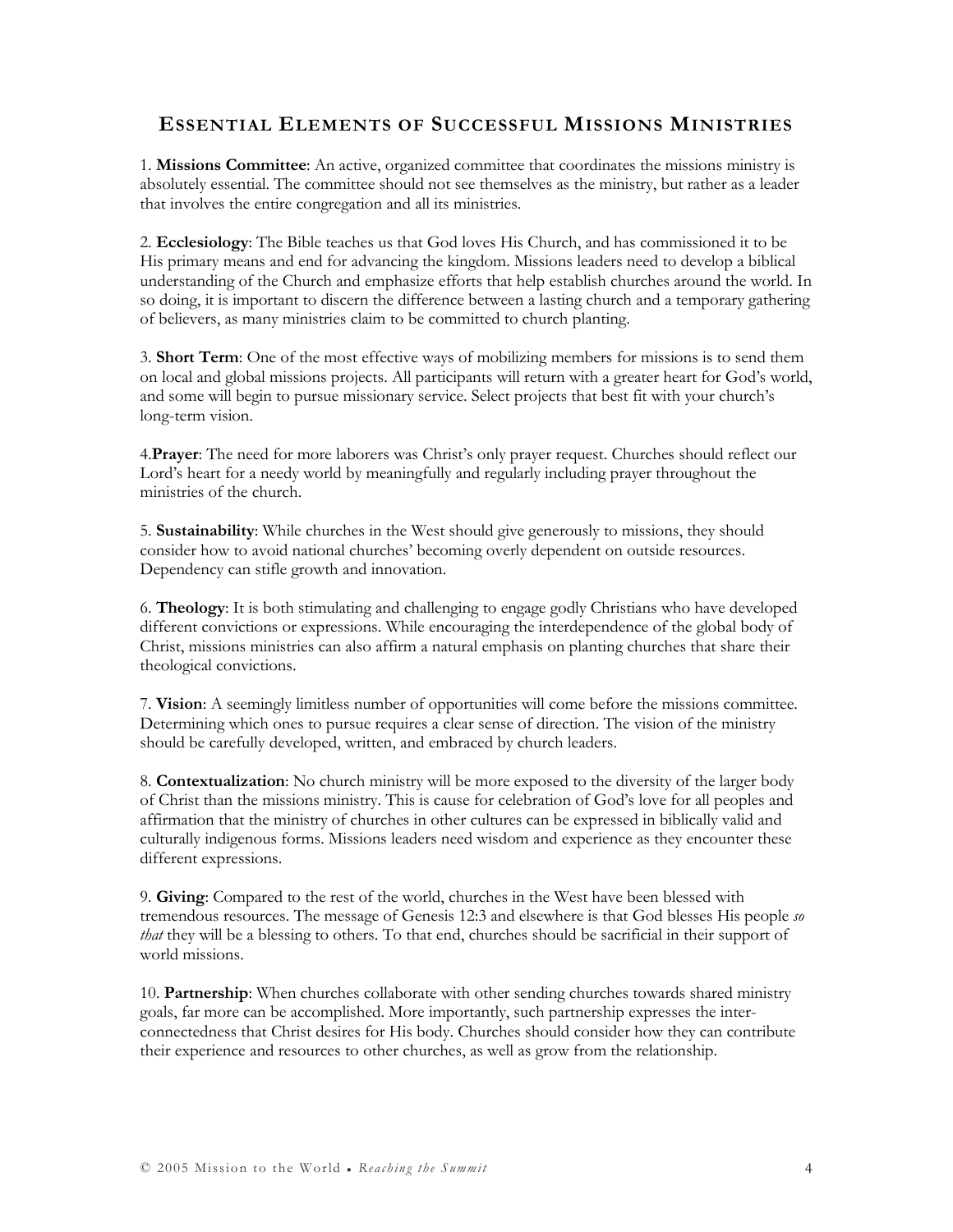11. Word and Deed: As missions ministries determine which efforts to support, they should have in mind the kind of churches that are being developed. A biblical church necessarily requires a commitment to both ministries of the Word (e.g. evangelism, preaching, teaching) and deed (e.g. mercy and justice).

12. Multiplication: Churches should actively be involved in planting new churches. Multiplication refers to the process of beginning new churches not simply by the occasional addition of a church, but through a movement of churches planting churches, that in turn reproduce. Effective missions ministries should look to support ministries in other cultures that share this commitment.

13. Participation: Christ has laid the task of world evangelization in front of every believer. Thus, missions ministries should not be seen as a separate department but as leaders of the entire congregation. Church members should see the Great Commission as their personal responsibility and have some relationship with someone serving in cross-cultural missions. Mobilized churches will be identifying members to consider missionary service, who would be sent out and supported in prayer and finances by the congregation.

14. Emphasis: In order to maximize the impact of the missions ministry, churches should identify special areas of emphasis for long-term participation and concentrated support. Churches with such focus sites typically continue to support other missionaries. However, a higher level of promotion, recruiting and funding will go toward these emphases, as well as repeat site visits and short-term projects.

15. Church Planting: If the Church is God's Plan A for establishing His kingdom—and there is no Plan B—then church planting is the means of expanding that kingdom. Moreover, studies have shown that church planting is by far the most effective method of evangelism. Therefore, a majority of missions resources should be directed towards church-planting efforts.

16. Facilitation: Increasingly, missionaries are being sent not as primary evangelists and pastors but as facilitators to indigenous leaders. Many such leaders are looking for a peer to come alongside them for counsel, resources and connection to the global Church. Although their ministry may not be as visible as other missionaries or the nationals they serve, these new missionaries can have enormous impact and deserve to be strongly supported.

17. **Church Leadership:** A significant factor in determining the success of a missions ministry is the support of church leaders, and in particular the senior pastor. The strongest ministries describe their church leadership as champions of missions, through their personal participation and public commitment.

18. National Leadership: No matter how long missionaries live in another culture, they will never understand the context as well as a national. Practically, church multiplication requires the development of indigenous leaders and their primary role in the local church. Missions ministries should look to support efforts that emphasize national leadership.

19. Education: While an annual missions conference may be the most visible event to promote missions, churches that are the most mobilized create opportunities to educate their members about missions throughout the year. The congregation should be regularly learning about missions through such means as sermons, presentations and missions courses.

20. **Commission of Church:** God has called the Church to be His primary instrument to evangelize people, extend mercy, and transform the culture around it. Missions ministries should consider whether the efforts they support are primarily based in the local church or are separate ministries.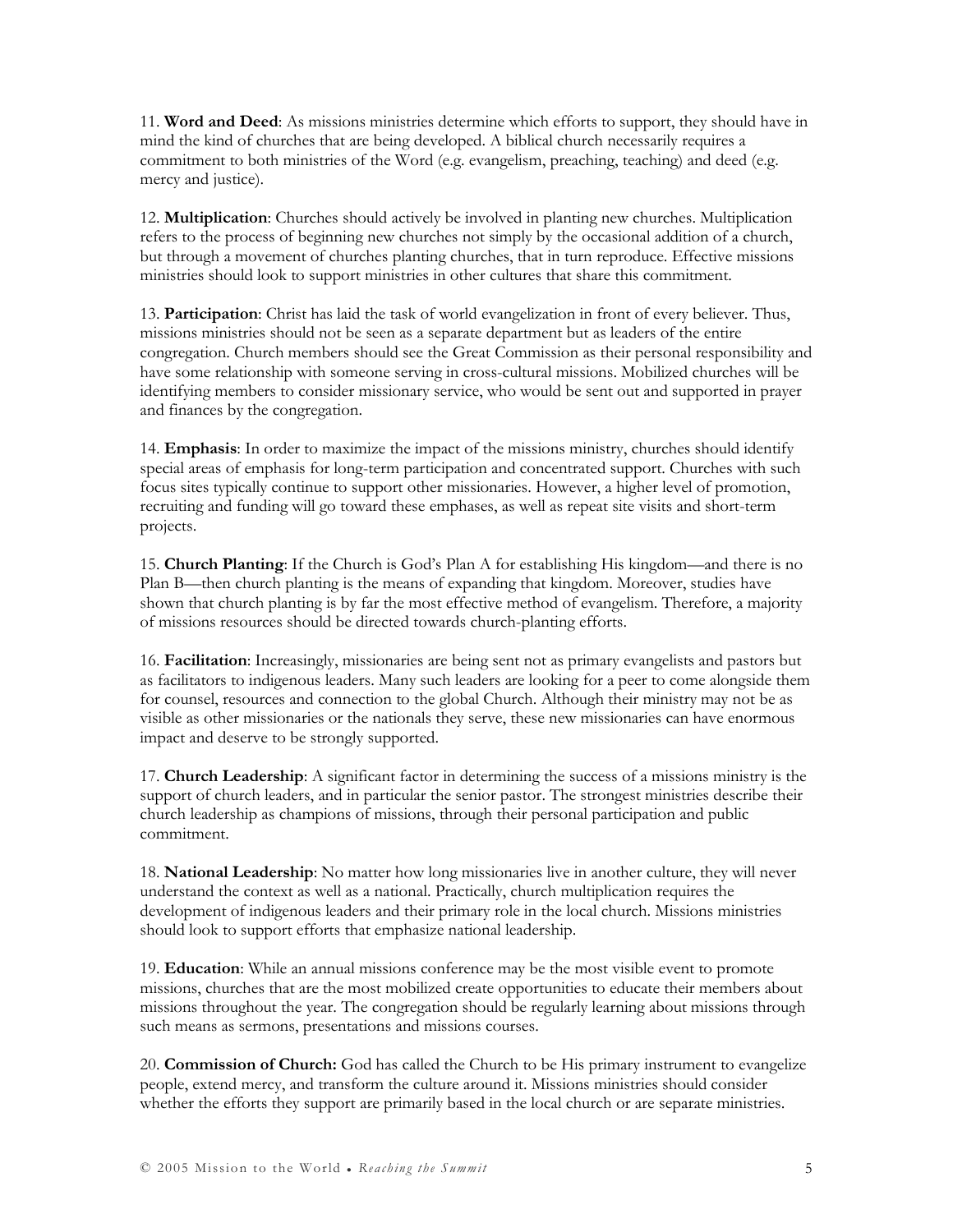### CONNECTING THE PARTS

Creating synergy in a missions ministry comes by connecting the various components and ensuring they're pulling in the same direction. When a ministry is aligned in this way, it will have far greater impact. Two ways to encourage integration follow. The first relates to internal integration, meaning that you are intentionally connecting the various components and values of your ministry. The second refers more to the people groups your ministry is reaching. This external integration links your ministry sites, particularly through developing a globalized approach to missions.

#### Internal Integration

Look over the "Essential Elements" list again. What would it look like to connect several elements? For example, integrating *short-term, vision* and *church-planting* could mean sending two-week project participants to sites that reflect your long-term vision for church planting. Connecting sacrificial giving and emphasis could mean increasing the level of support for missionaries going to your focus sites or directing a special offering towards that ministry. Integrating *prayer, church leadership, national leadership* and *missions conference* could mean inviting your church leaders to pray for their peers in another country during your missions conference. The more components you connect to others, the more impact your ministry will have.

In this exercise, circle three to five elements, review their summaries on the previous pages, and write out ways to integrate these components.

\_\_\_\_\_\_\_\_\_\_\_\_\_\_\_\_\_\_\_\_\_\_\_\_\_\_\_\_\_\_\_\_\_\_\_\_\_\_\_\_\_\_\_\_\_\_\_\_\_\_\_\_\_\_\_\_\_\_\_\_\_\_\_\_\_\_\_\_\_\_\_\_

\_\_\_\_\_\_\_\_\_\_\_\_\_\_\_\_\_\_\_\_\_\_\_\_\_\_\_\_\_\_\_\_\_\_\_\_\_\_\_\_\_\_\_\_\_\_\_\_\_\_\_\_\_\_\_\_\_\_\_\_\_\_\_\_\_\_\_\_\_\_\_\_

\_\_\_\_\_\_\_\_\_\_\_\_\_\_\_\_\_\_\_\_\_\_\_\_\_\_\_\_\_\_\_\_\_\_\_\_\_\_\_\_\_\_\_\_\_\_\_\_\_\_\_\_\_\_\_\_\_\_\_\_\_\_\_\_\_\_\_\_\_\_\_\_

\_\_\_\_\_\_\_\_\_\_\_\_\_\_\_\_\_\_\_\_\_\_\_\_\_\_\_\_\_\_\_\_\_\_\_\_\_\_\_\_\_\_\_\_\_\_\_\_\_\_\_\_\_\_\_\_\_\_\_\_\_\_\_\_\_\_\_\_\_\_\_\_

\_\_\_\_\_\_\_\_\_\_\_\_\_\_\_\_\_\_\_\_\_\_\_\_\_\_\_\_\_\_\_\_\_\_\_\_\_\_\_\_\_\_\_\_\_\_\_\_\_\_\_\_\_\_\_\_\_\_\_\_\_\_\_\_\_\_\_\_\_\_\_\_

| 1. Missions Committee | 11. Word & Deed          |
|-----------------------|--------------------------|
| 2. Ecclesiology       | 12. Multiplication       |
| 3. Short Term         | 13. Participation        |
| 4. Prayer             | 14. Emphasis             |
| 5. Sustainability     | 15. Church Planting      |
| 6. Theology           | 16. Facilitation         |
| 7. Vision             | 17. Church Leadership    |
| 8. Contextualization  | 18. National Leadership  |
| 9. Giving             | 19. Education            |
| 10. Partnership       | 20. Commission of Church |
|                       |                          |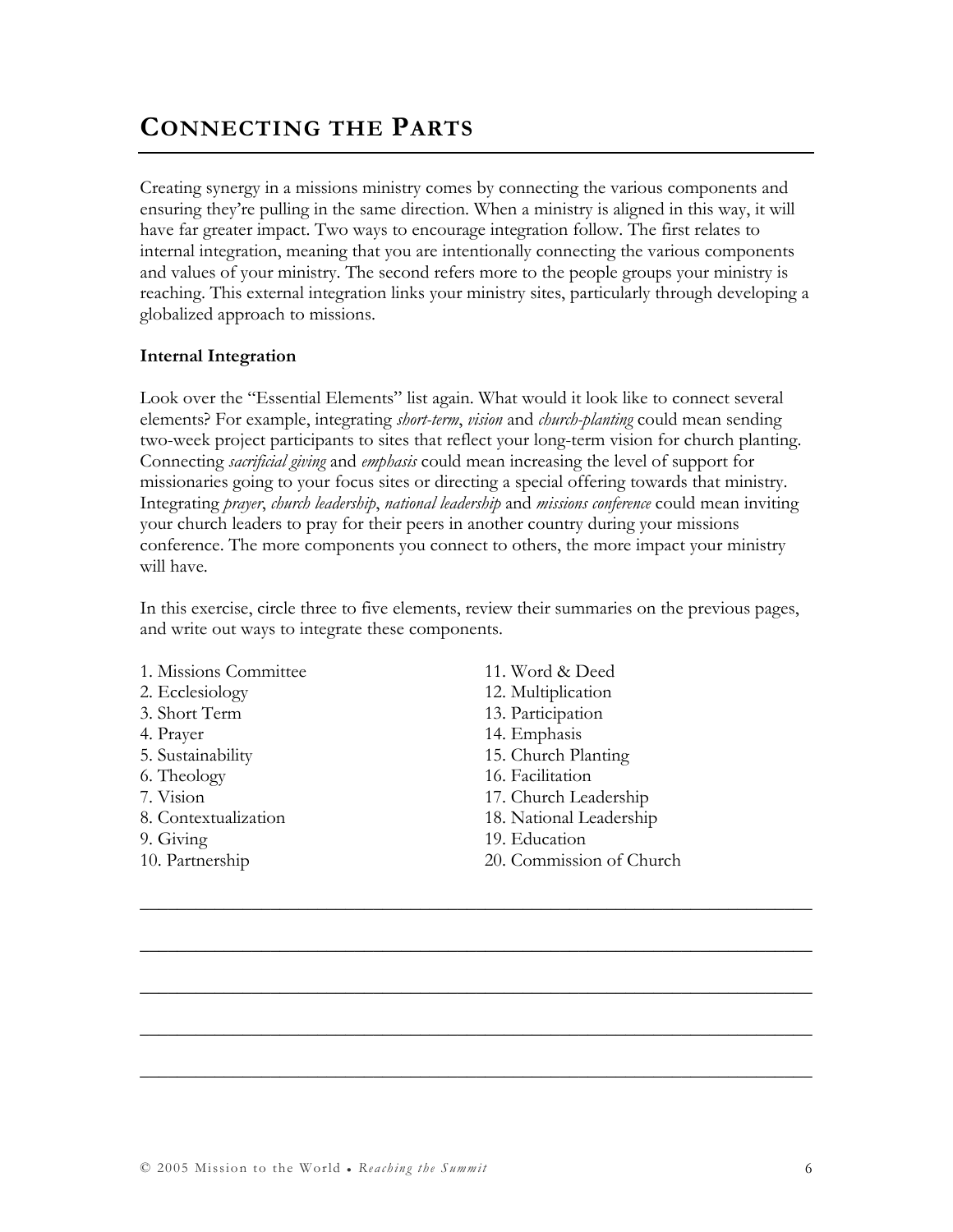Another aspect of internal integration relates to connecting missions to other ministries of the church. There are philosophical and practical benefits for doing so.

Philosophically, missions should not be seen as a separate department of the church, where only a few people are involved. Because the Great Commission is central in God's heart, it should be central in the heart of all your members. No member is exempt from participating in God's work of redemption. Or more positively, God wants to use every ordinary Christian—which is each one of us—in the most amazing story ever to be written.

Practically, integrating missions throughout your church's ministries is the most effective way to involve your entire membership. While it may be possible to have a few missions events or initiatives throughout the year that include all your members, you will likely be disappointed if you expect such broad participation at every missions opportunity. Members' schedules, gifts and calling all have to be considered. So, look for ways to integrate missions within existing commitments and schedules, thereby making missions more of a lifestyle.

For example, many missions ministries would like to mobilize their entire church for prayer. One way to do so is to schedule a few well-organized efforts, such as during a missions conference and on the International Day of Prayer for the Persecuted Church. In addition, look for ways to encourage others to pray for missions. This could mean including a missions prayer in the worship service(s), encouraging families to pray for missionaries, having Bible studies adopt a church-supported missionary for prayer, and asking Sunday school classes, youth groups and children's ministries to pray for missions. Preparing simple prayer guides related to your missions ministries' involvement will be a welcome stimulus.

Other suggestions include developing a two-week missions project for your youth, giving a missions presentation to your session, sending your pastor to a key site, including missions material in a bookstore or table, or asking the women's ministry to host a missionary. By integrating the Great Commission into the life of your church, you will be more effective leaders of the entire congregation.

In the space below, list key ministries of your church and ways to involve them in missions:

| Ministry | <b>Possible Missions Involvement</b> |  |
|----------|--------------------------------------|--|
|          |                                      |  |
|          |                                      |  |
|          |                                      |  |
|          |                                      |  |
|          |                                      |  |
|          |                                      |  |
|          |                                      |  |
|          |                                      |  |
|          |                                      |  |
|          |                                      |  |
|          |                                      |  |
|          |                                      |  |
|          |                                      |  |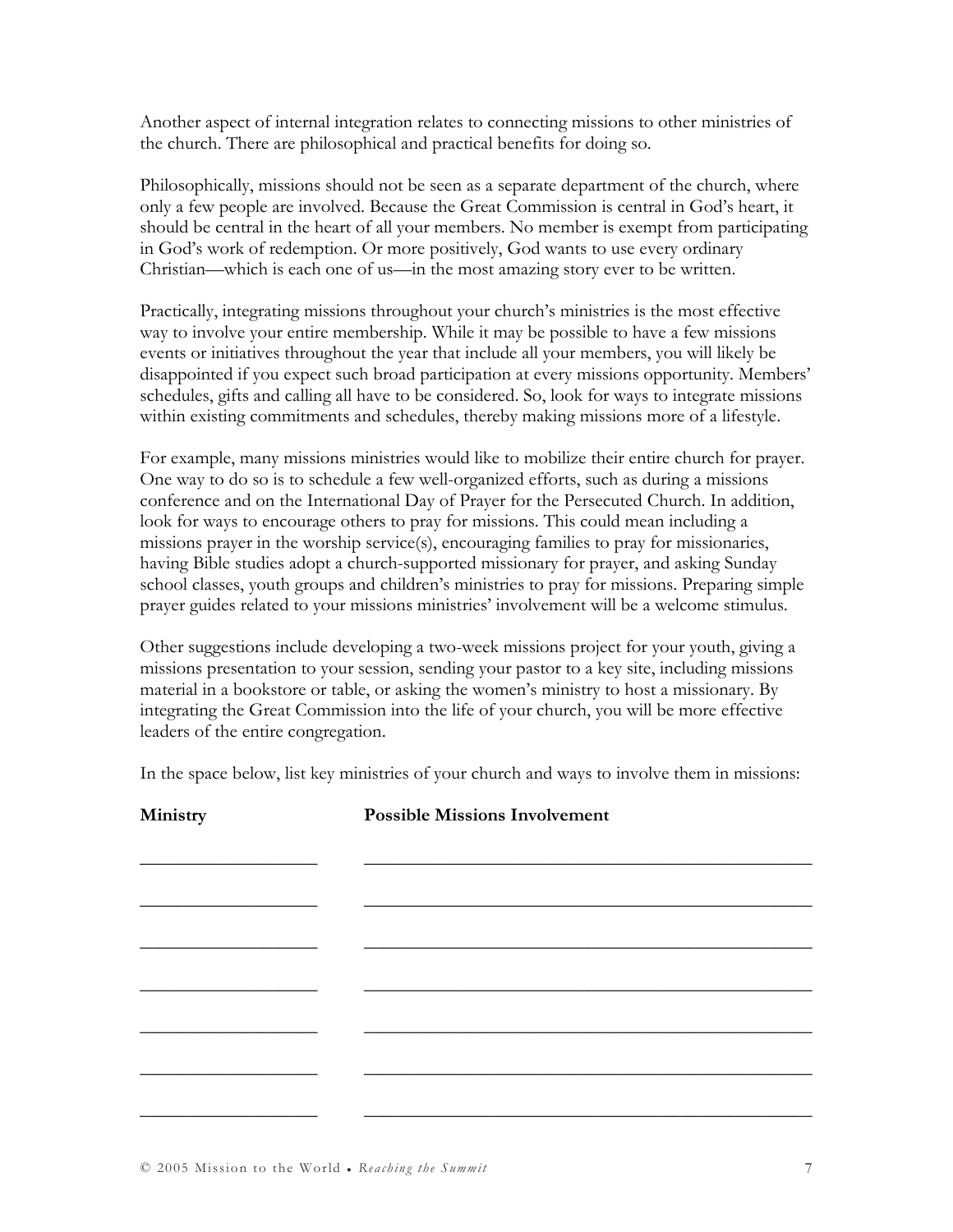#### External Integration

This aspect has more to do with the ministry focus beyond the walls of your church, or what is referred to as the "here/there" integration of missions. Connecting your involvement overseas to ministry in your own community can have a powerful effect.

For example, your church may decide to focus on a particular people group overseas. Integrating that work locally could mean determining whether members of that same or a related people group live in your area. Short-term project participants could prepare to go overseas in part by meeting these people and beginning to appreciate their culture. During the trip, participants likely will develop a heart for them and will now have ongoing opportunities to serve locally. Overseas missionaries could help equip church members for such ministry. Other strategic possibilities exist as well, as many members of ethnic communities in the U.S. retain close ties to their home country. Ministry can follow these relationships in both directions. Resources and materials can be shared between the two sites. In some cases, national leaders have been raised up in one location to serve in the other. The motivating effect on church members is often significant, as they see the impact of integrating local and global missions.

\_\_\_\_\_\_\_\_\_\_\_\_\_\_\_\_\_\_\_\_\_\_\_\_\_\_\_\_\_\_\_\_\_\_\_\_\_\_\_\_\_\_\_\_\_\_\_\_\_\_\_\_\_\_\_\_\_\_\_\_\_\_\_\_\_\_\_\_\_\_\_\_

\_\_\_\_\_\_\_\_\_\_\_\_\_\_\_\_\_\_\_\_\_\_\_\_\_\_\_\_\_\_\_\_\_\_\_\_\_\_\_\_\_\_\_\_\_\_\_\_\_\_\_\_\_\_\_\_\_\_\_\_\_\_\_\_\_\_\_\_\_\_\_\_

\_\_\_\_\_\_\_\_\_\_\_\_\_\_\_\_\_\_\_\_\_\_\_\_\_\_\_\_\_\_\_\_\_\_\_\_\_\_\_\_\_\_\_\_\_\_\_\_\_\_\_\_\_\_\_\_\_\_\_\_\_\_\_\_\_\_\_\_\_\_\_\_

\_\_\_\_\_\_\_\_\_\_\_\_\_\_\_\_\_\_\_\_\_\_\_\_\_\_\_\_\_\_\_\_\_\_\_\_\_\_\_\_\_\_\_\_\_\_\_\_\_\_\_\_\_\_\_\_\_\_\_\_\_\_\_\_\_\_\_\_\_\_\_\_

\_\_\_\_\_\_\_\_\_\_\_\_\_\_\_\_\_\_\_\_\_\_\_\_\_\_\_\_\_\_\_\_\_\_\_\_\_\_\_\_\_\_\_\_\_\_\_\_\_\_\_\_\_\_\_\_\_\_\_\_\_\_\_\_\_\_\_\_\_\_\_\_

\_\_\_\_\_\_\_\_\_\_\_\_\_\_\_\_\_\_\_\_\_\_\_\_\_\_\_\_\_\_\_\_\_\_\_\_\_\_\_\_\_\_\_\_\_\_\_\_\_\_\_\_\_\_\_\_\_\_\_\_\_\_\_\_\_\_\_\_\_\_\_\_

\_\_\_\_\_\_\_\_\_\_\_\_\_\_\_\_\_\_\_\_\_\_\_\_\_\_\_\_\_\_\_\_\_\_\_\_\_\_\_\_\_\_\_\_\_\_\_\_\_\_\_\_\_\_\_\_\_\_\_\_\_\_\_\_\_\_\_\_\_\_\_\_

\_\_\_\_\_\_\_\_\_\_\_\_\_\_\_\_\_\_\_\_\_\_\_\_\_\_\_\_\_\_\_\_\_\_\_\_\_\_\_\_\_\_\_\_\_\_\_\_\_\_\_\_\_\_\_\_\_\_\_\_\_\_\_\_\_\_\_\_\_\_\_\_

\_\_\_\_\_\_\_\_\_\_\_\_\_\_\_\_\_\_\_\_\_\_\_\_\_\_\_\_\_\_\_\_\_\_\_\_\_\_\_\_\_\_\_\_\_\_\_\_\_\_\_\_\_\_\_\_\_\_\_\_\_\_\_\_\_\_\_\_\_\_\_\_

In this exercise, list people groups your missions ministry is focused on reaching:

Identify local communities of these same or related people groups:

List possible ways to connect ministry among similar people groups: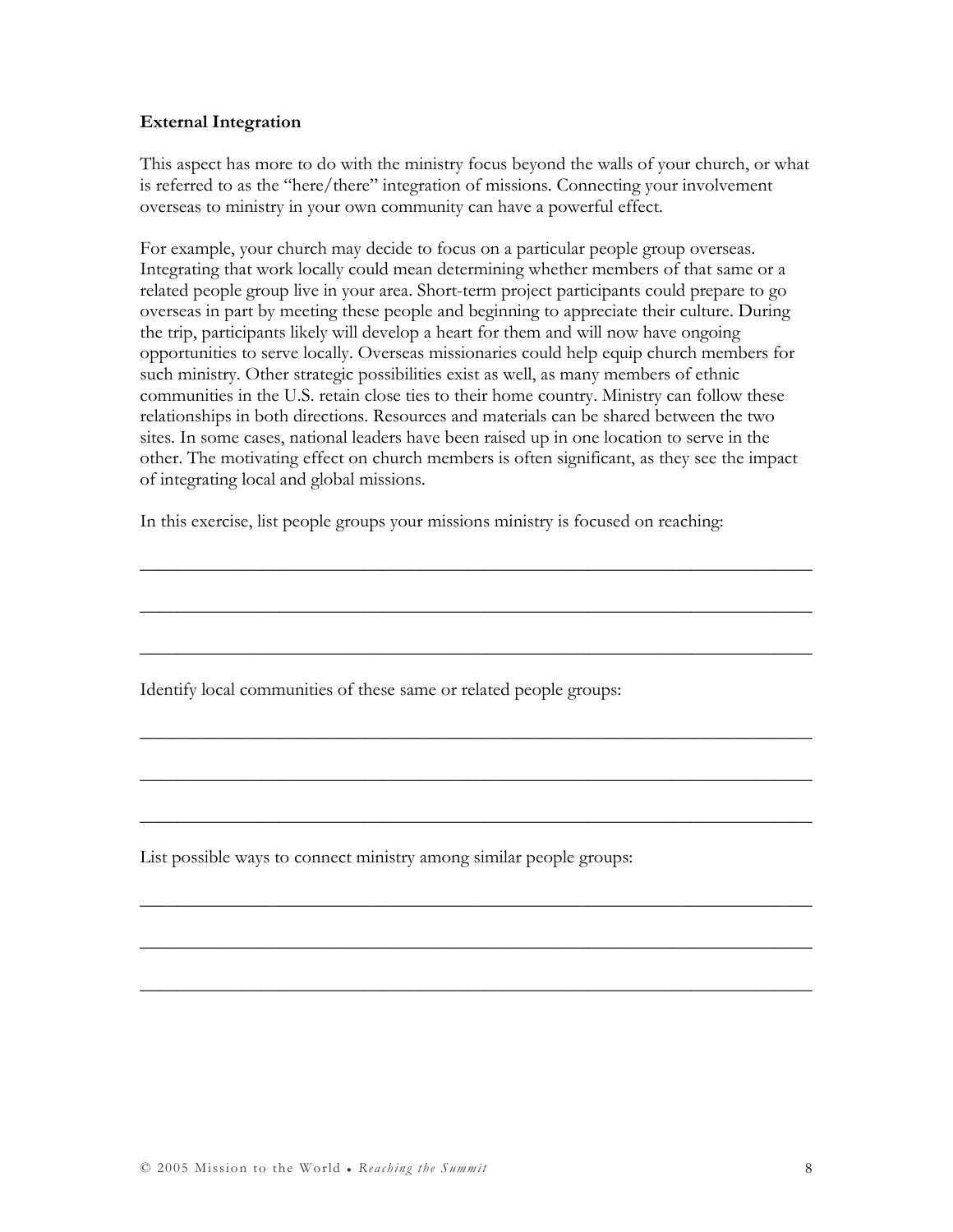### GO? AND MAKE DISCIPLES

#### DAVID

"Therefore, GO and make disciples of all nations..." Matt. 28:19

For most of my Christian life, I had thought that to satisfy the Great Commission, I had to GO overseas and be a missionary reaching people of other ethnicities in other lands. After living and working in the Middle East for five years, I came back to the U.S., planning to return to the Arab world for a lifetime of missionary service. However, soon after my return, I was asked to teach a Sunday school lesson from the book of Acts on the beginning of the world mission of the Church. That was eighteen years ago, and preparation for that lesson has profoundly impacted the direction of my life and subsequent ministry.

As I read through Acts, my previous understanding of missions in the early church began to change. I had always thought of Paul and Barnabas as being the first cross-cultural "missionaries." However, according to Acts 2, "Jews from every nation under heaven" responded to the gospel preached to them by Peter and the apostles at Pentecost. These Jews were ethnically of other nations, but, according to the Greek translation of this text, were living permanently in Jerusalem as immigrants, much like we have in our cities and towns throughout North America. In order to understand the gospel properly, each person needed to hear it in his or her own language, as is evidenced by the fifteen or more languages listed in Acts 2.

I was next impacted by the story of Phillip's ministry to the Ethiopian eunuch in Acts 8. This story deals with the conversion of a short-term international visitor to the land of Christ and the disciples. Phillip met him on the "the road that goes down from Jerusalem to Gaza," which was at that time Judea. Soon after, in Caesarea, a city in Samaria, Peter ministered the gospel to the Roman centurion, Cornelius, and his household.

I always assumed that Acts 1:8—"being witnesses in Jerusalem, in all Judea, and Samaria …"—meant "being witnesses to people like me in my home city (my Jerusalem), people like me in my home state (my Judea), and people different from me who lived on the other side of the city or in another region of my country (my Samaria)." However, before Paul and Barnabas were sent out "to the ends of the earth," the early disciples were witnesses to the nations in Jerusalem, to an international in Judea, and to a foreigner in Samaria.

God does not consider those who "go voluntarily" with the gospel to be His only desired means of cross-cultural ministry. A chart follows which shows how God has worked throughout history, not just through those who "go voluntarily," but also through those who "come voluntarily," those who "come involuntarily," and those who "go involuntarily" with the gospel.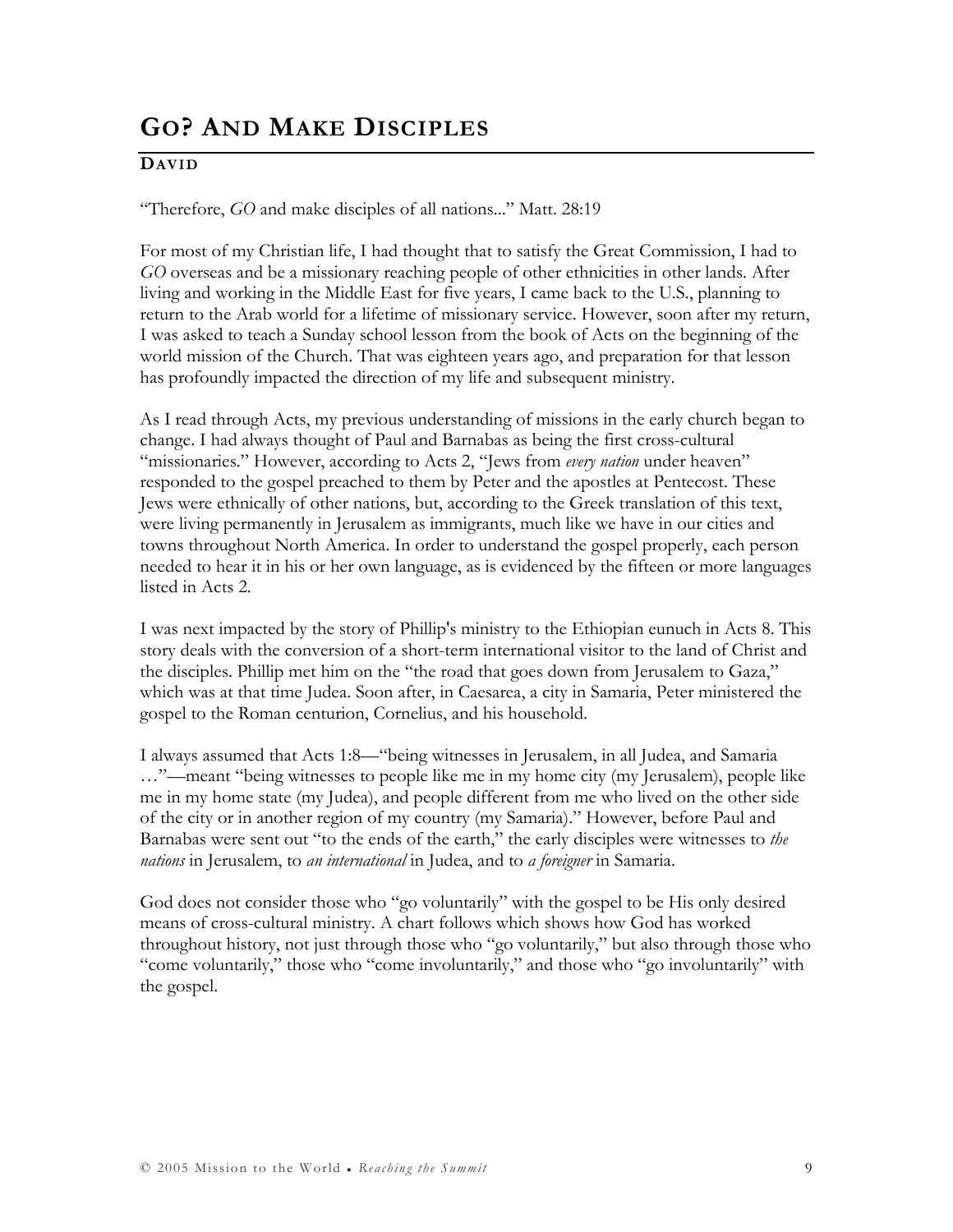|                                                        | <b>OLD TESTAMENT</b><br><b>PERIOD</b>                                  | <b>NEW TESTAMENT</b><br><b>PERIOD</b>                                            | <b>MODERN MISSIONS</b>                                                      |
|--------------------------------------------------------|------------------------------------------------------------------------|----------------------------------------------------------------------------------|-----------------------------------------------------------------------------|
| GO<br><b>VOLUNTARILY</b><br>(with the<br>gospel)       | Abraham<br><b>Hebrew Prophets</b>                                      | Phillip to Ethiopian<br>Eunuch<br>Peter to Cornelius<br>Paul and Barnabas        | William Carey<br>Hudson Taylor<br><b>Current Overseas</b><br>Missionaries   |
| GO<br><b>INVOLUNTARILY</b><br>(with the<br>gospel)     | Joseph<br>Jonah<br>Daniel & friends<br>Esther                          | Persecuted Church in<br>Acts                                                     | Military<br><b>Business People</b><br>Modern Day Persecuted<br>Church       |
| <b>COME</b><br><b>VOLUNTARILY</b><br>(to the gospel)   | Naaman the Syrian to<br>Elisha<br>Queen of Sheba to<br>Solomon<br>Ruth | Magi at Jesus' birth<br>Greeks who seek out<br>Jesus<br>Cornelius sends for Paul | International Students &<br>Visitors<br>Immigrant Laborers &<br>Businessmen |
| <b>COME</b><br><b>INVOLUNTARILY</b><br>(to the gospel) | Gentiles Settled in<br>Israel by Cyrus the<br>Great<br>(2 Kings 17)    | Roman Military                                                                   | Slaves Brought to<br>America<br><b>International Refugees</b>               |

### FOUR MECHANISMS OF MISSION HISTORY<sup>1</sup>

In the Old Testament, one of God's primary means of witnessing to the nations was to those who "voluntarily came" to Jerusalem and saw how God had blessed His people in the "land of milk and honey." In Deuteronomy 10:17-19, God gave these instructions to his people through Moses: "The Lord your God is the God of Gods and the Lord of Lords…. He executes justice for the orphan and the widow, and shows His love for the alien by giving him food and clothing. So show your love for the alien, for you were aliens in the land of Egypt." Later in Deuteronomy 31:12, He instructs them further: "Assemble the people, the men and the women and children and the alien who is in your town, in order that they may hear and learn and fear the Lord your God ..."

King Solomon understood this heart desire of the Lord God when constructing the temple. In his dedicatory prayer in I Kings 8:41-43, Solomon prays:

<sup>&</sup>lt;u>.</u><br><sup>1</sup> from *Perspectives on the World Christian Movement Study Guide,* Steven C. Hawthorne, Institute of International Studies, 1999, p. 49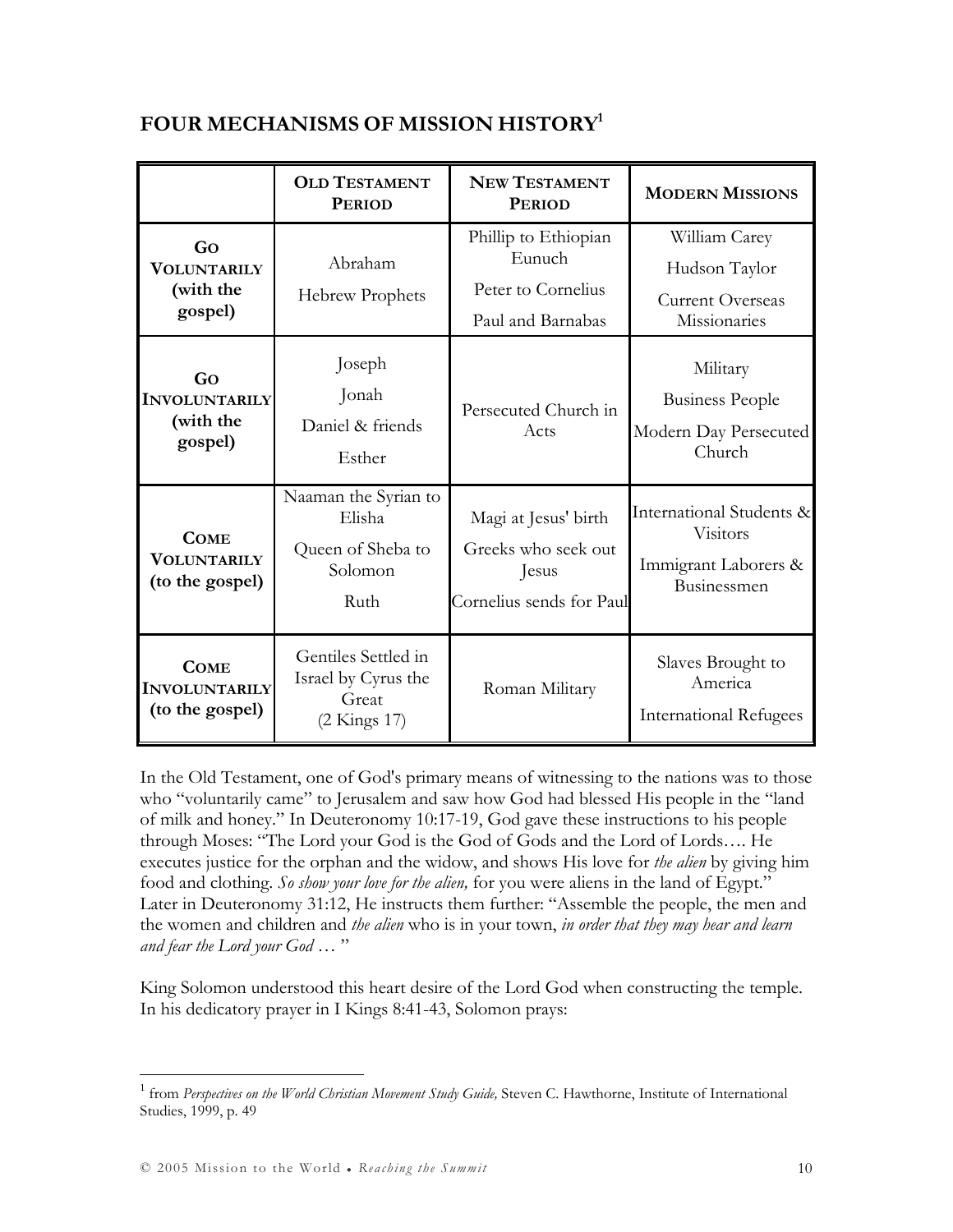As for the foreigner who does not belong to your people Israel, but has come from a distant land because of Your name … when he comes and prays toward this temple, then hear from heaven, Your dwelling place, and do whatever the foreigner asks of You, so that all the peoples of the earth may know Your name and fear You …

In the New Testament, Jesus was distressed that the Court of the Gentiles in the temple had been taken over for personal gain. His passion was so great that he cleared the temple, saying, "Is it not written: 'My house will be called a house of prayer for all nations'?" In addition, one reason God sent His beloved chosen people into exile in the Old Testament was because they were not obedient to this heart desire of God. As a consequence, Daniel, Esther, Ezra, Nehemiah and other Old Testament heroes became missionaries who "involuntarily went" as representatives of the living and true God of Israel to the leaders of the greatest nations of that time.

Today, we too have trouble understanding that God desires for us to be not only a light to our own nation, but also to the nations around us. The largest international student population today is from India, of which most are Hindu. Unfortunately, statistics report that 70% of international students are never asked to have dinner with an American family. Many Muslims I meet in my city have never been invited into a Christian home for coffee, tea, and discussion about our Savior. Missionaries I know who have returned from Latin America to serve among the massive Hispanic population in the U.S. oftentimes report losing as much as 70% of their support because they are not "missionaries" anymore. We willingly support missionaries to reach Hindus, Muslims and Hispanics overseas with our finances and our prayers. There are also many great opportunities for reaching out to every nation right here in our own neighborhoods.

Our God is a never-changing God! He continues to want missionaries to "go"! However, those of us who stay have a biblical mandate and many examples showing His desire for us, not to sit passively on the sidelines, but to reach out with the love of Christ to those who have come to our land either voluntarily or involuntarily! May He be glorified in our obedience to His revealed will!

David is a team leader for Enterprise and is working to equip churches to reach Muslims in the U.S. He lives in Atlanta and has been with MTW since 2001.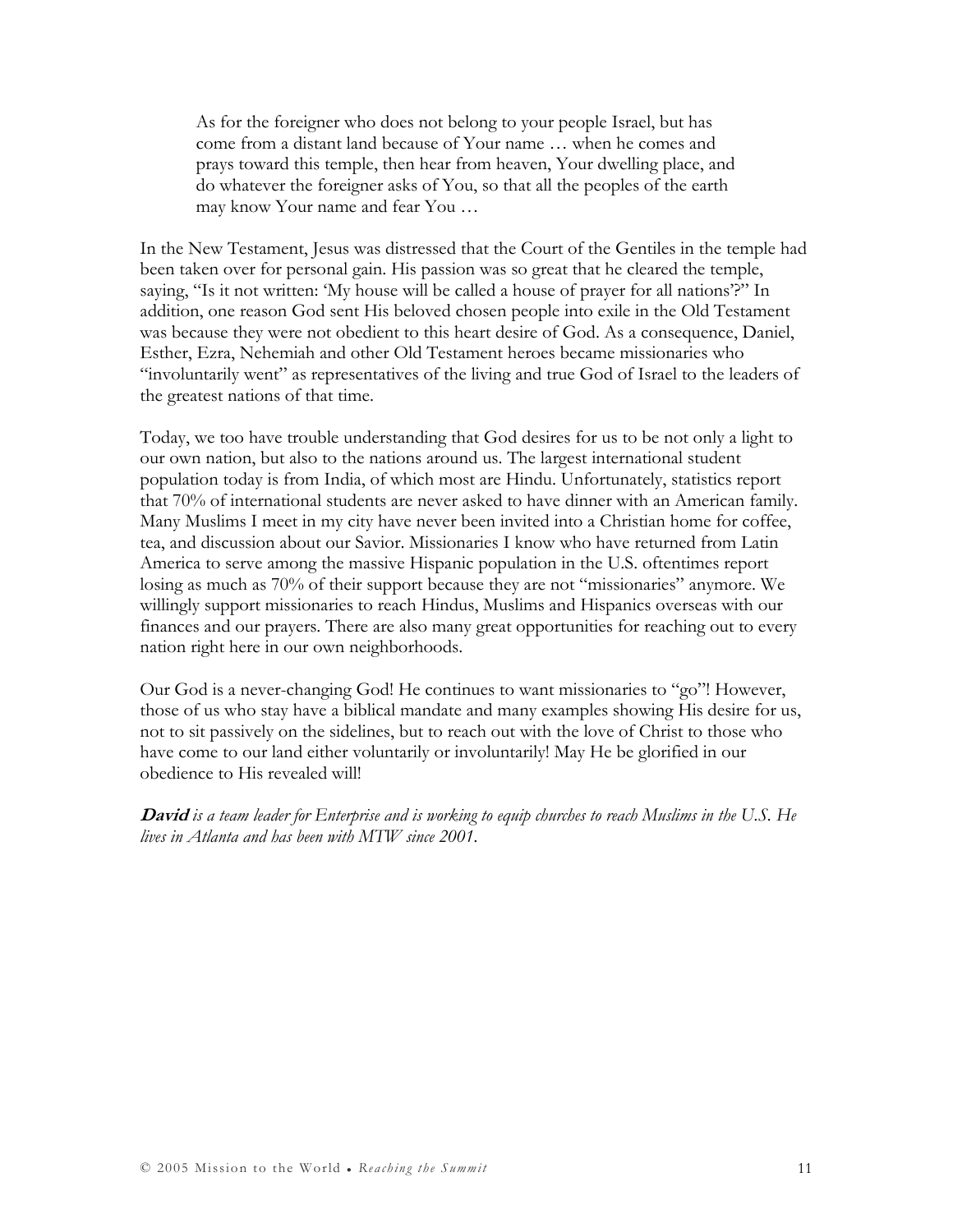# HOW WILL THE CHURCH MINISTER AFTER WE LEAVE? PURSUING SUSTAINABLE MINISTRY

Theme: Sustainability

#### PAUL MEINERS

The building where the church met, like their own simple houses, was not that impressive until you realized they had built so much of it with their own resources. As the pastor and leaders showed us around, you could see pride on their faces. Each one who spoke described construction or ministry that was fulfilling their vision. The pastor said little, but deferred to those he had "equipped for the work of ministry." They introduced members each of them were training in ministries in this poor community—like caring for the sick, training people in skills to earn a living, and using these as opportunities to tell others the gospel and encourage new believers. When we asked them how we could help, this seemed an unanticipated question. Over tea in the office, they came up with some small, hands-on projects in which we could work along side them, adding some value to ongoing ministries of their church. This church is sustainable, we agreed—our help might enhance their ministry, but they know what they are doing and can prosper on their own. In fact, there is much we can learn from them!

We have a great goal to pursue—to use our involvement with churches and ministries in the rest of the world to stimulate their effectiveness, using their own God-given resources in ministering to their community—in a word—*sustainable*. The opposite is dependence on outside resources to carry on their work. In pursuing this goal, we will be encouraged by their "obedience to the gospel" to be even more effective in our own ministries in our communities in the Western world.

#### God Equips Each Church for Its Ministry

The Judean church in the New Testament had a long spiritual background, while the newer Gentile churches had more material security. Paul pointed out the importance of the church in Corinth contributing to the needs of the poorer church in Judea. Their gift would result in thanks that they had genuinely obeyed the gospel (2 Cor. 9:12-14) and were now in fellowship with the earlier, Judean, believers. Like spiritual gifts, God distributes resources differently so that we function as an interdependent body. We are to give according to what we have, not bemoan what we don't have. (2 Cor. 8:13-14; Rom. 15:26-27) If one part of the body neglects the resources God gave them, believing they can only serve God if they had different resources, they show lack of faith in themselves, but even more lack of faith in God, since "my God will meet all your needs." (Php. 4:11-13,19; 2 Cor. 9:8-11)

#### How Has God Blessed Us Differently?

Often we don't understand the healthy way in which the Church around the world should interact with its other parts. It is too easy for us, as Westerners, to compare our resources to those of churches in the majority of the world, and conclude that we have most of the resources and they have few. Americans like to be helpers. Standing on our own, giving instead of asking for help, and finding our own creative solutions are all highly rated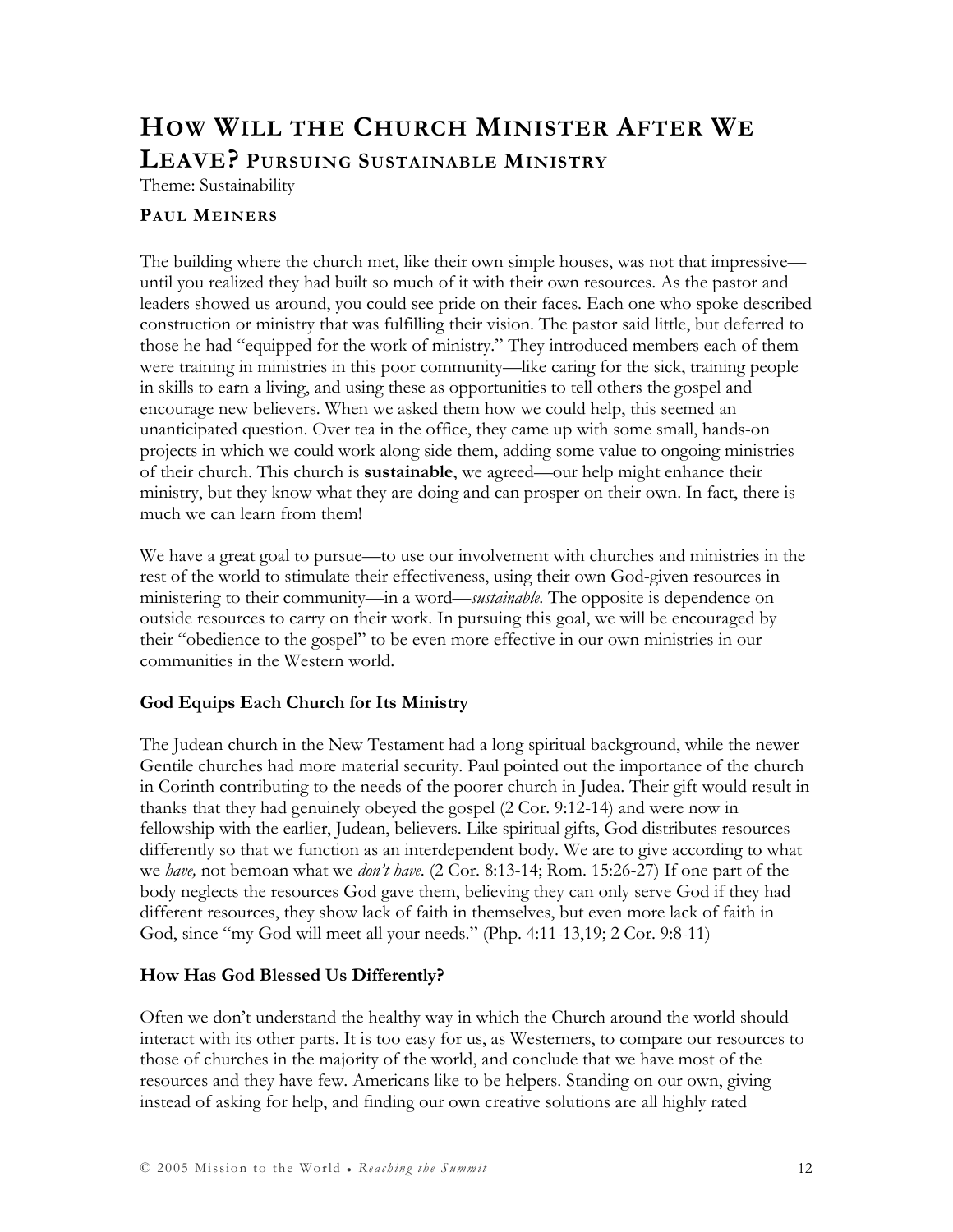American values. Besides, poverty makes us feel guilty and uncomfortable. Two-thirds World churches belong to cultures that value fitting into your community more than independence, helping each other out in times of need. Giving gifts is important if you have the means, and expressing your need is quite acceptable. Therefore it is natural for an American church to conclude, "We have the resources to help," and their sister church in another country to agree, "We have needs you can meet."

On closer look, what are some different resources with which God has equipped a Western church and her sister church in a poorer country? The chart below is a simplification, but should help us compare how they might partner in the poorer, host church's community.

| <b>Western Church Qualities</b>           | <b>Host Church Qualities</b>                    |
|-------------------------------------------|-------------------------------------------------|
| More training in theology & ministry      | Good memory and reality of faith                |
| Communicate best in their own culture     | Communicate best in their own culture           |
| More economic resources, how to use them  | Understand poverty, how to make do              |
| Work better on quick results              | Work better on long-term results                |
| Develop big plans and strategies          | Focus on consistently doing the basic things    |
| Work for short time (2 weeks to 20 years) | Will be there before and after foreigners visit |
| Limited language skills                   | Fluent locally                                  |
| Attract attention in the local community  | Fit into the local community                    |
| Don't know local culture                  | Understand local culture                        |

#### Can Western Generosity Create Problems?

Western resources become a problem when we come as outsiders and become a temporary (up to 20 years) part of a church's community. As visitors we want to contribute, and to us the needs are obvious. So we organize, teach, pay the expenses, and leave resources behind. Here are some of the problems an overwhelming foreign impact can cause:

- Our money influences decision-making. "He who pays the piper calls the tune."
- Other cultures have a strong sense of hospitality and like to please their guests. They defer to our decisions and won't offend us with what we'd call "honesty."
- By having significant impact as outsiders, we become their "temporary community," and disturb their local community relationships. This shift in community alignment is harder for us to understand because the majority of our non-rural, non-urban churches don't have such strong connections to their own communities.
- The church we help may decrease their efforts to creatively maximize their own resources by shifting their interest to using ours. Instead of planning ministry based on community opportunities and resources, their ministry plans reflect the goals and methods of their donors.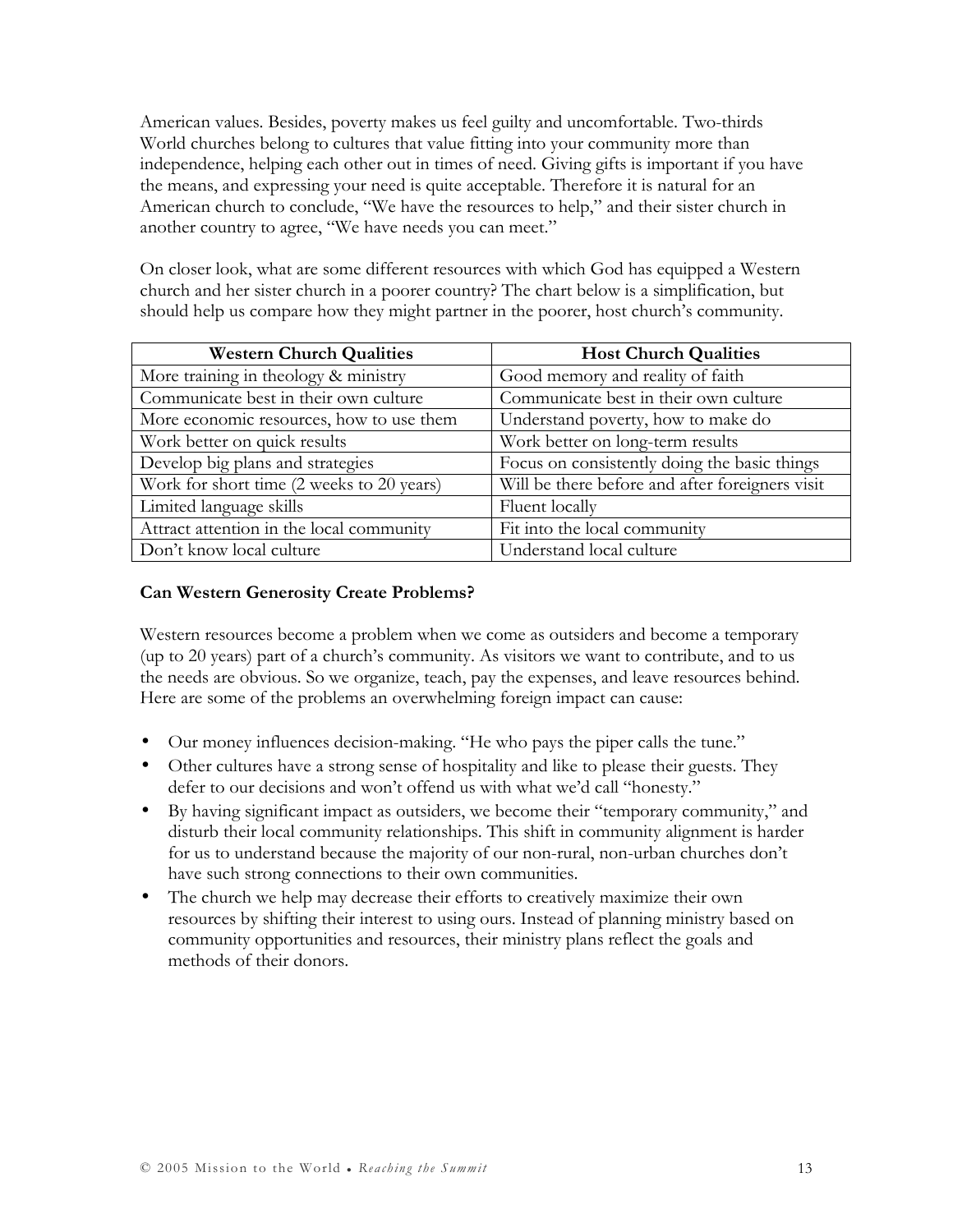Let's illustrate with some ways ministry methods can change if a Western church takes a directing role through their generosity.

| <b>Reliance on Outside Resources</b>             | <b>Reliance on Local Resources</b>                 |
|--------------------------------------------------|----------------------------------------------------|
| Pastoral encouragement focuses on an annual      | Pastoral encouragement <i>focuses</i> on monthly   |
| conference with outside speakers enabled by      | meetings of pastors in which they encourage        |
| outside money.                                   | each other.                                        |
| Caring for the sick is mainly the time a medical | Caring for the sick is done by people in the       |
| team comes to work with the church, with         | church trained in community health, who visit      |
| thoughts of building a clinic and hiring a nurse | people and help some see local medical staff       |
| (with outside support).                          | with whom the church has relationships.            |
| The church builds a building with outside        | The church builds a building, relying on their     |
| money. They have not given much, since the       | own money, materials and labor. Proud of           |
| foreign church was quite generous. Some years    | their accomplishment and the camaraderie of        |
| later it has deteriorated because the church     | their effort, they are excited to invite others to |
| can't afford to maintain it and few have the     | worship with them. When it's too full for the      |
| skills to fix that type of facility. They have   | growth, they are able to use their own             |
| contacted the donor church requesting funds      | resources to expand it.                            |
| for repairs.                                     |                                                    |

Does this mean that Western Christians should leave churches in other cultures alone? No, that would be disobedient to the missionary call and ignore the interdependence and global use of our gifts from God. The question is not "if", but "how" our efforts will promote sustainability instead of dependence. The key word in the comparison above is "reliance."

Here is our purpose: It is our desire that believers carry on the ministry to which God has called them in their own environment by relying on the resources that are in their own hands. There are stages in their development toward maturity in their ministry when carefully used help of various forms from the outside will be a stimulus to their growth and equipping, but we believe that help should be temporary and nurture strength and independence, not create dependence.

#### How Can We Purse Sustainability?

We can lay down some principles to follow in three important areas.

Turning Ministry Over to the Local Community

- Assume that in the near future you may be removed from your work. What can you do to be as dispensable as possible on that day?
- Training is a key means of developing sustainability. From the very start ask this question: "Why am I doing this myself? If this activity pertains to the future of the body here, I should always be working with someone in order to train them to take it over!"
- Donors all want to be needed, think we have much to offer, and are tempted to make ourselves needed longer than necessary. We have to pursue these relationships as partnerships, promote the value added by the local community, and not perpetuate our role any more than is essential.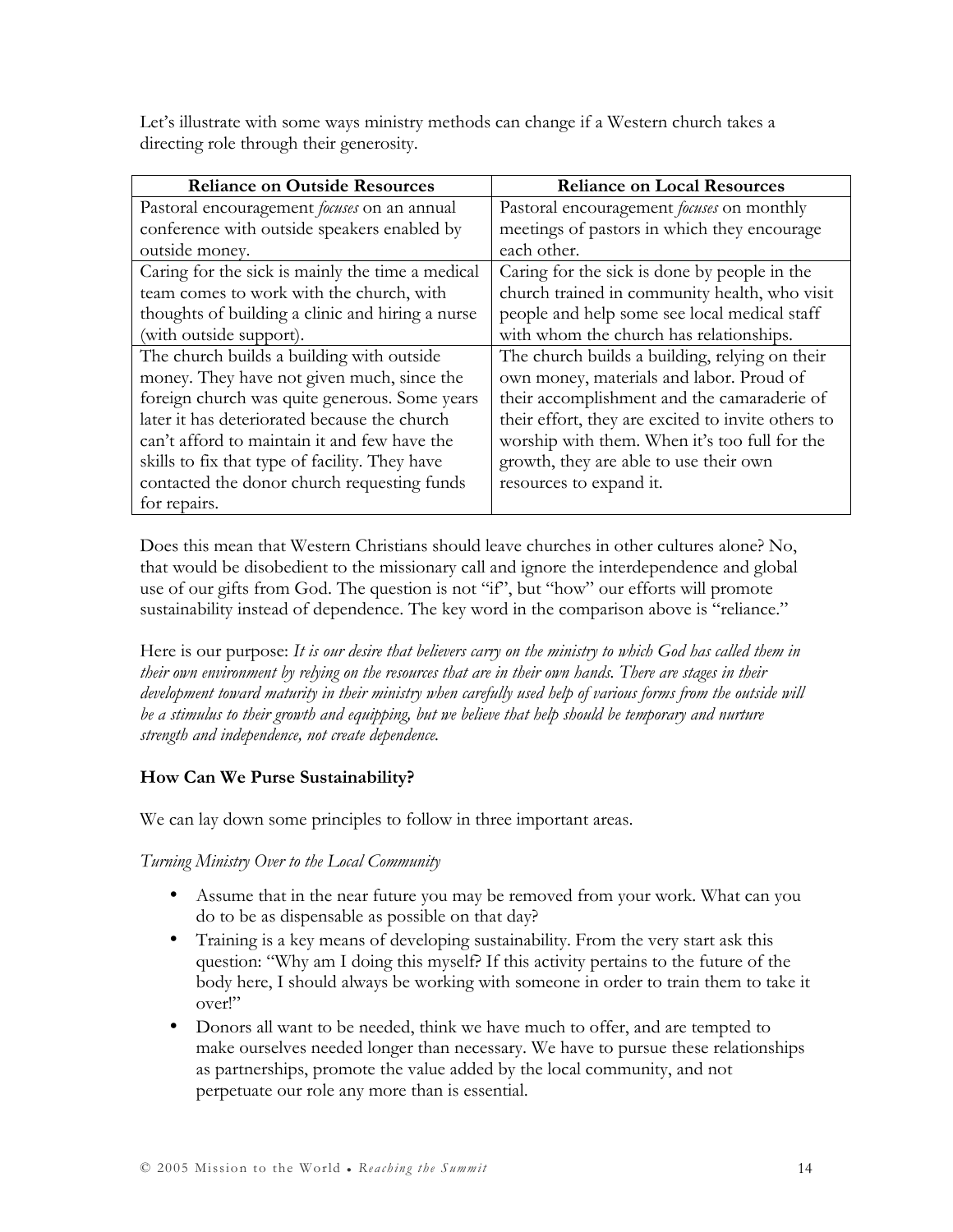- Decisions should be made as close to the community as possible. The greater our distance from the local community and culture, the less qualified we are to make good long-term decisions. Connect with groups of local leaders, be quiet and learn to listen. Develop church and ministry structures of multiple local leaders.
- Realize that the most effective lessons of governance are the ones you model, not those found in an organizational document that seems foreign to your national coworkers. Model open, accountable, mutual decisions in which there is "subjection to the brethren."

#### Ensuring Any Ministry is Community Based

- Before committing to a new aspect of your work, ask, "Can this be carried on from within the community?" If the answer is "No," or "Doubtful," then modify it, drop it, or make sure it is only temporary. If you believe it is important, test the community's interest, ability and commitment. If they don't provide key support, postpone it until it is appropriate to test it again.
- It's better to start small and respond to community interest and vision. To build vision is more valuable than to build structures. When their vision is adequate, they can build the appropriate structure.
- Beware the temptation to "improve" things by adding features that cannot be sustained with local resources. Such features can change a project from short-term "partnership" to long-term "paternalship." By adding surgery to a clinic you can lose the clinic. Shallow wells can be sustained; deeper ones will produce no water because the pump can't be maintained.
- Outside resources, when used, should be for new projects, ideas that are generated and designed by local leadership, projects of limited time and scope, and should act to stimulate local resources rather than replace or squelch them.
- Even if more of the resources come from outside, community resources must be key for the project to go ahead. Their resources may be primarily planning, "sweat equity" (labor), getting permissions, or generating community involvement. Whatever they provide, they must be able to say honestly, "It couldn't have happened without us" and have ownership pride in the project. They must feel this is "our project," not "their project."
- Even using outside resources, it is still all about the local project, not about the outsider. The project should be designed to meet local needs and standards, not satisfy donor wishes. Key to this is that the primary decision-making needs to be close to the community. If there are not yet community people capable of making the decisions, the first step is to develop them, not bring in resources.

#### Avoiding Problems in Paying People Involved in Ministry

• Ministry, for most believers, is a calling to exercise our gifts, not a paying job. Paul limits people supported for ministry in the church to those, like elders, with major responsibilities (1 Tim 5:17-18), or, like widows, with no other support and serving the body (1 Tim 5:3-16). Both types of people must meet clear qualifications, and their pay is rightful but not guaranteed (cf. 1 Cor 9:4-18). Even those with a right to support may have to be "tent makers."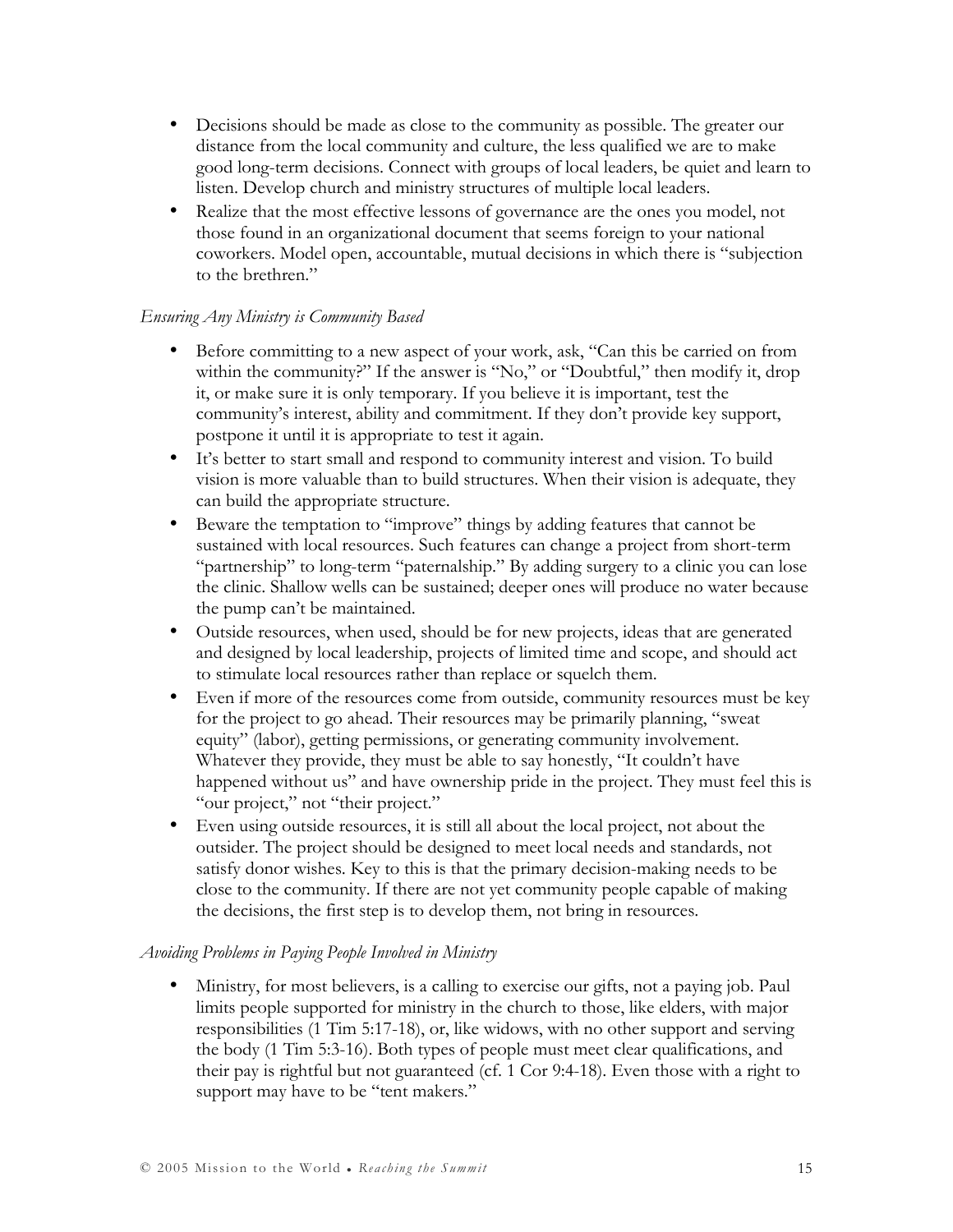• Employees answer to their employer. Therefore, do not "employ" those who should answer to someone else. You may temporarily provide scholarships, employ workers, or provide tent-making work for a pastor, but don't employ him as a pastor. A pastor should report to his church, not to foreigners. As soon as possible, ensure that *anyone* who gets outside money reports to a local body that employs them and handles the funds. Their priority needs to be making good decisions for the ministry, not pleasing donors.

#### Getting On With It

Are these guaranteed methods? Is pursuing sustainability easier? Many years of trial and error testify that sustainability is not the easier goal in the short haul. It involves more involved planning with nationals and difficult decisions. Some "friends" may not stick. However, we are only servants, and in the end it is their church. It will prosper or fail based on how well they live out their calling from God with the resources God has put in their hands.

When we think missions, money is one of the first things that comes to our minds. We need to ask God for at least an equal measure of wisdom to use it in ways that will stimulate churches in other countries to stand on their own. If we contribute to their dependence on Western resources, we will lose out on another gift—the potential they have to become selfsustaining churches that are our teachers where we are weak. We could learn some lessons from them about ministering in our community, making the Scriptures clear to our culture, learning to be bold and suffer for the name of Christ, and integrating our faith into our own lives and those of the needy people around us. Those who become involved in missions, even for a short-term, often come back with a new perspective, not only on ministry in another culture, but also on ministry in their own.

Rev. Paul Meiners and his wife Liz are career missionaries in Africa. Paul's present role is as MTW's Regional Director for Sub Sahara Africa.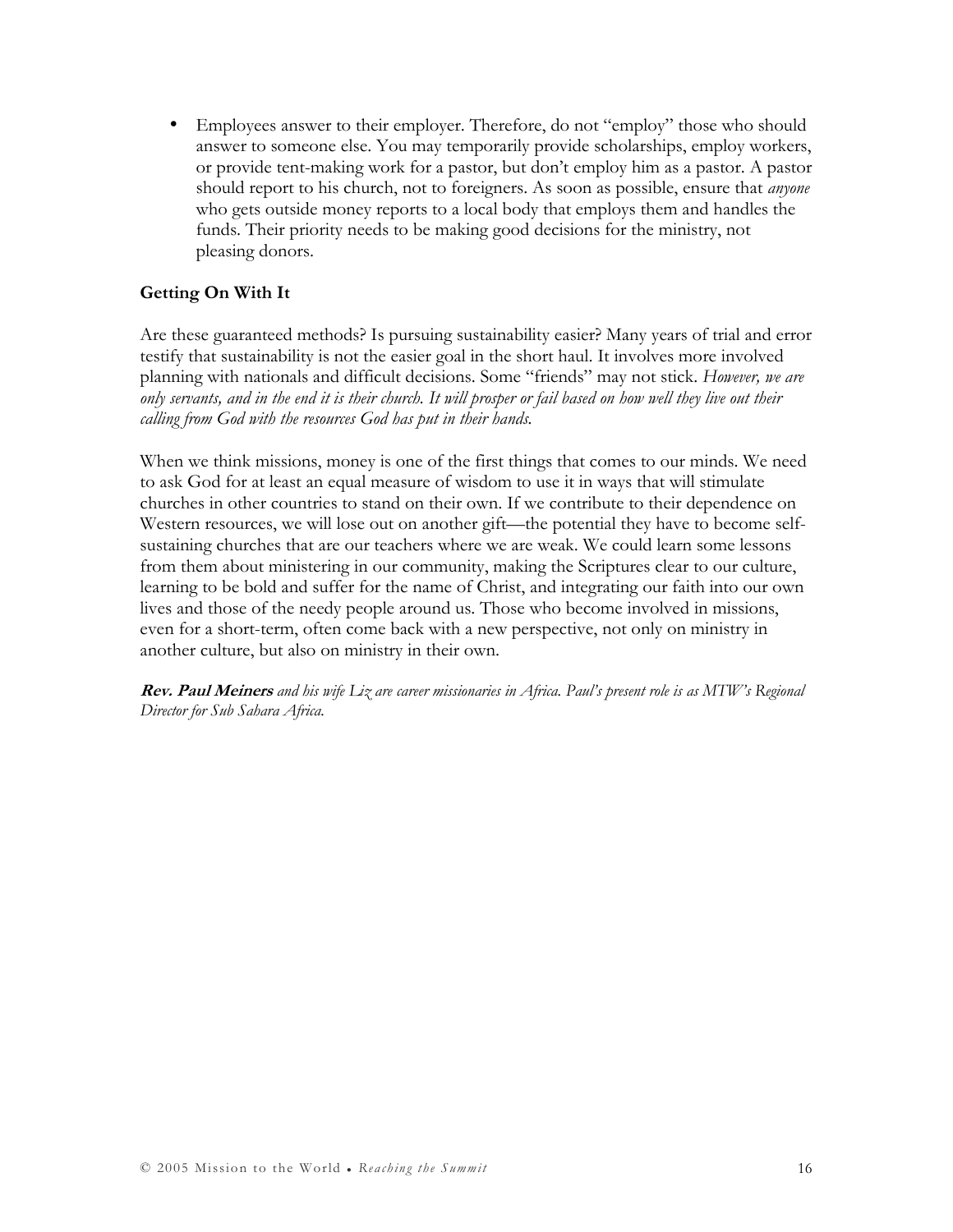### IT IS THE GOSPEL, IN MIGHTY WORD AND DEED!

Theme: Word and Deed

### REV. RANDY NABORS

We have no new theology, only one as old as Isaiah, Jesus, and the book of James. We have no new theology, only one that doesn't get used as often as it should. We are believers in the Word of God, we have honored the gospel, and we did that by believing it. We found that it truly is the "power of God unto salvation." And in this Gospel we also found the love of God. We have been loved by God through His people, and God has loved His people through us.

As those who are Reformed and evangelical, we have had to fight many battles with error. We have had to be tenacious about what Truth is, and where it comes from, and we have been diligent to articulate what we mean. We have often paid a price for such a stubborn commitment to what we believe is the only hope of future generations, that they not lose the certainty of the faith of their forefathers.

Sometimes in our battles we have not stressed all of the Word, especially when it was the Word itself that seemed to be at stake. Surely, though, there never was a true Christian who did not in some faltering degree practice what the Word teaches, especially when it comes to love. When we have not loved, we have been inconsistent with what we have preached. All of the Word, the Holy Bible, which we love, which is so powerful to save, which is complete and so clearly reveals the will of God, speaks so simply of being. It is the being that reveals what we are, not the knowing.

#### Living the Gospel

We have no need to attack the knowing part of our faith. It is truth that we need and which saves us. We are not attacking our intellectual understanding of the faith, just how essential it is for that knowing to have made a difference, in our being. So one could possibly be a missionary of the "knowing," and know a great deal for oneself, and be absolutely ineffective in reaping the harvest. One can, in fact, be absolutely a hindrance, even antithetical, to the mission of the gospel by knowing, and letting others know we know it, but not living it.

It is the living of the gospel that God wants and that God uses. Certainly he could have given the world pages written from heaven, and dropped from the skies. Certainly he could have used technology to speak it, giving every man a set of headphones. For some reason God likes relationships, and so he sent His Son, by whom he has spoken to the world. We call this the incarnation and there never has been such a deed to display the Word of God.

God loves the poor, and commissioned His Son, and us, to go to them. And we bring to the poor the Word, something that is preached. Bringing the Word to someone inevitably gets us involved in their lives, or else we really have not sought to disciple them, and so the Word becomes something that is lived. These two things can be intellectually split, word and deed. We are even sophisticated enough, and wicked enough, to attempt to do one without the other. Yet, they are inseparable, for each validates the other.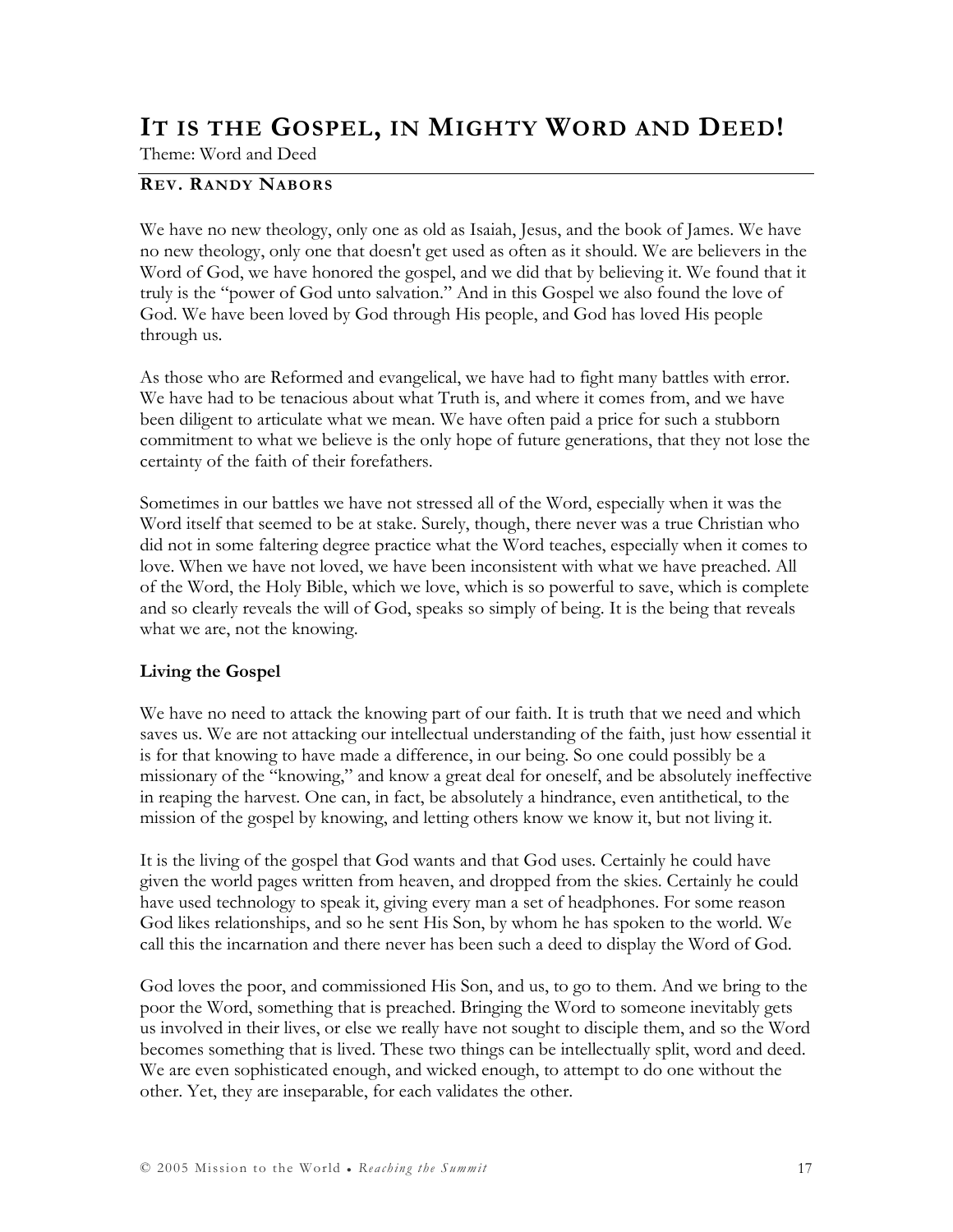How strange that we would plant churches that reflect our theological weakness, yes, even our hypocrisy. That we would plant churches of "knowers," and give them no vision, or leadership, or example of what it means to live out the gospel, and love the brethren, and love the poor, and do good to all men, or let our light shine before men so that they might see our good works, and glorify our Father which is in heaven. So strange that we would fight a false theology of salvation by good works, and not articulate, or model, a theology that shows we are saved unto good works that have been preordained that we should walk in them.

How strange that we should become veterans of a verbal and literary war over how much each other is right, and know so little about being right, and doing good, in the world. While proud of the scars we have for the battle over Truth, should we be ashamed that we have so few scars in the doing of justice, the love of mercy, the sharing of our bread with the hungry, the clothing of the naked, and the visitation of the prisoners and the sick?

Can you see a vision of a missionary, who knows what he believes, who is rock solid on the authority of the Word of God, who knows the gospel and knows how to teach it? He knows what it is, and what it isn't, and he learns how to put it in the language of the people to whom he goes so that they can understand it. And while he does this, he makes the widow's heart to sing; he gives the orphan hope. He ministers Christ to the least of the brethren of Christ as he visits a woman dying of AIDS, builds an orphanage for her children, creates a home for children who sleep in garbage dumps at night, recruits a doctor to build a hospital, recruits a deacon to come and build an industry, trains a local pastor, not only in the Word but in the doing, and all the people begin to speak well of this thing in their midst. It is the Gospel, in mighty word, and mighty deed.

What would the world be like, and how would it be shaken, if holistic churches were planted in communities of need so that the things that are weak would confound the things that are mighty, and the base things, and the things which are despised, (the people God chooses), would bring to nothing the things that are: so that no flesh should glory in His presence?

Rev. Randy Nabors is senior pastor of New City PCA in Chattanooga, TN.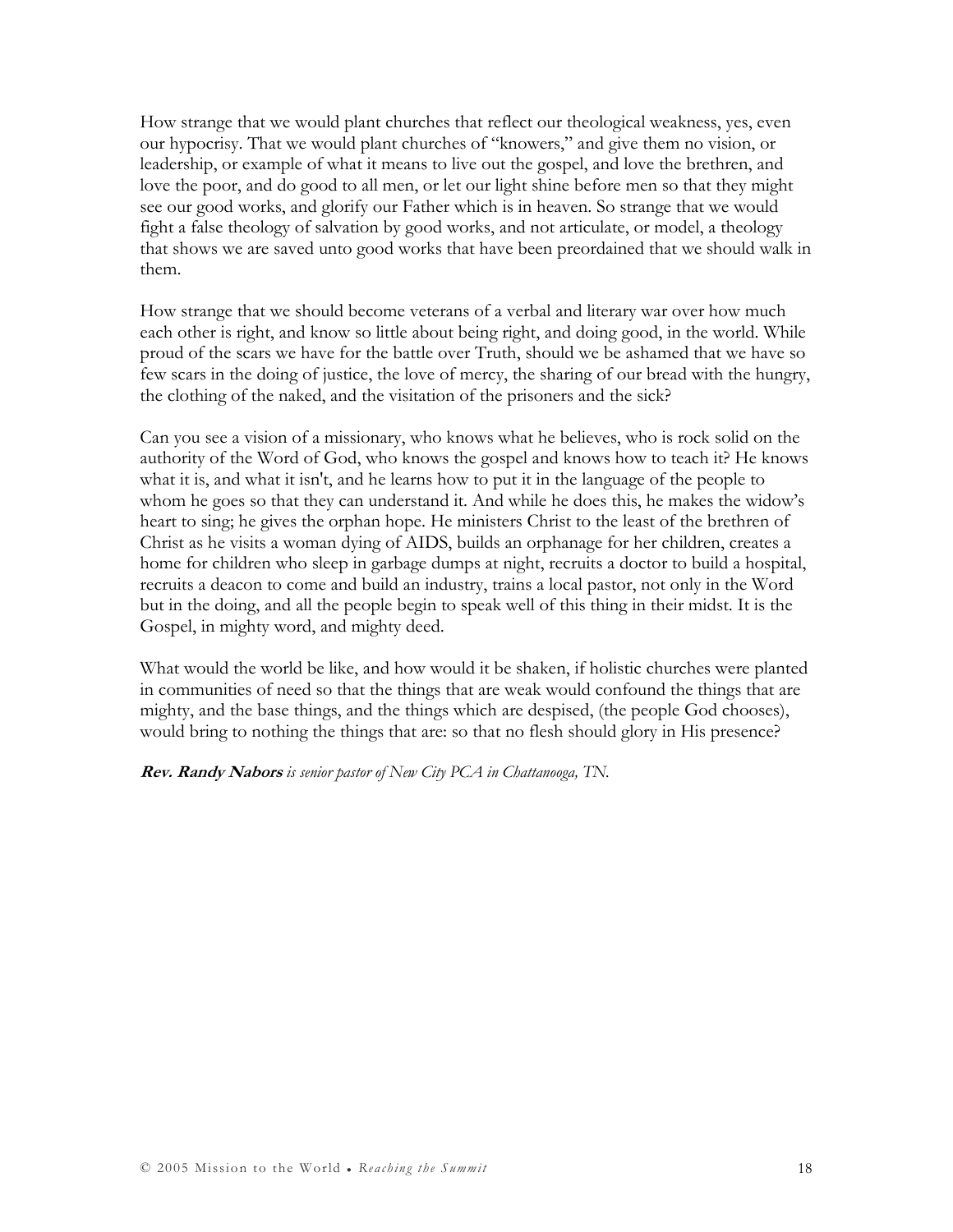### POINTERS FOR PRACTITIONERS: SHOULD YOUR CHURCH'S MISSIONS BOARD FUND OVERSEAS BUSINESSES?

Theme: Sustainability

#### DR. RUSSELL MASK

The Chalmers Center frequently receives phone calls from churches in the U.S. asking what to do when a sister church in a low-income country requests funds to start a business. Oftentimes the deep poverty in developing countries encourages churches and missionaries to seek ways to raise the incomes of churches and their members. One possible approach is to start a business that can generate a reliable source of revenue for the church, the pastor, or the members.

For example, I know of one church in Manila, Philippines that operates a small store, a restaurant, and a ladies dormitory in addition to its street kids' shelter. The businesses generate income that funds the church's rent and part of the shelter expenses, and they also provide real-life places to minister and disciple. In rural areas some churches desire to start agricultural or animal husbandry projects such as chicken farms to achieve similar goals.

When proposals for these sorts of projects come to church mission committees in request of funds, it would be useful to consider the following points about microeconomic development strategies:

1. Businesses created to support a church's ministry must operate by sound business principles if they are to succeed. This means they must: a) Operate fully as a business with a real profit concern; b) Not rely on altruistic markets for their products or services. A reliable market is one in which customers buy the product or service because it meets their needs, not out of altruism; c) Not be so closely related to the church that the business cannot practice increasingly professional management and pricing. For more details on this, see the book by Dr. David Befus entitled Kingdom Business: the Ministry of Promoting Economic Activity.

2. It is important to learn whether group businesses or individual businesses are more appropriate for the context of the church. The economic incentives of group-based businesses are usually not as strong as individual businesses, and management is much more difficult, but this may be context-specific. Results may be more positive if individual families are targeted instead of group businesses.

3. Recognize the risks of doing harm through a failed business. If business assets are misused, the reputation of the pastor or church can be damaged. If the business is poorly conceived or implemented, yet subsidies from U.S. churches continue, we begin to encourage mediocrity and possibly a sense of failure.

4. Realize that business feasibility assessment requires on-the-ground analysis by culturallyinformed businesspeople. It is not something that can be easily done 8,000 miles away by a church missions committee, even if it has businesspeople on it. The context may be so complex that sometimes it is not even easily done by a Western businessperson on a shortterm missions trip.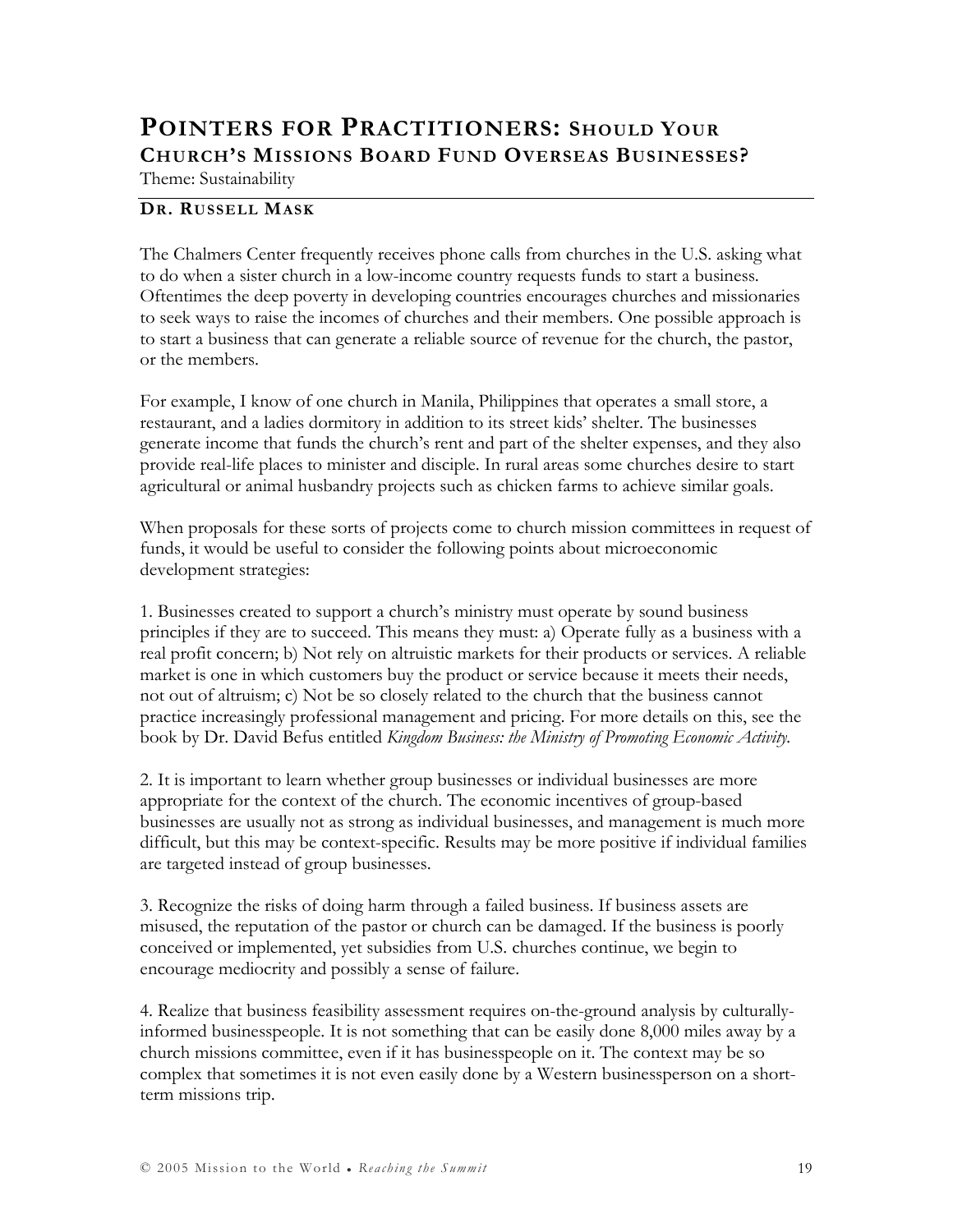5. Acknowledge that there are probably local resources and lots of indigenous knowledge that can be tapped right there where the church is. They may not need our help as much as we think they do.

6. Evidence from most developing countries is that poor people can and do save. These savings are resources that can be mobilized and used for income generation if people are motivated and have safe ways to do so. They may not actually need our resources to get a business or loan fund started, but determining this is, again, not easily done from great distance or via short-term trips. For more information about this topic, see the discussion of the promotion model in the following article, entitled "Alternative Microfinance Strategies for Churches and Missions."

7. Recognize that local people need business income and reliable places to save and borrow once they have a business. They benefit from savings and loan facilities because they need lump sums of money that they can use for family emergencies, family life-cycle needs, and further opportunities to invest in businesses or household assets.

8. If you want to help with business development or with savings and loan services, you may benefit from more training to learn current sound practices. Training in practical and field-tested strategies and church-centered programs is offered by the Chalmers Center for Economic Development at Covenant College. Training is available through distance learning classes and at the Christian Economic Development Institute (CEDI) courses at Covenant College (visit www.chalmers.org for more information).

9. Finally, there are theological issues that should be considered concerning the proper means of funding the ministry of the church. While Paul used tentmaking to fund his ministry from time to time, many note that the ministry of the Church should normally be funded by the tithes and offerings of the congregation (I Corinthians 9). Some thought should be given as to whether funding a church-run business enterprise establishes an unhealthy pattern.

Dr. Russell Mask is International Microenterprise Development Coordinator for the Chalmers Center and Assistant Professor of Community Development at Covenant College. Visit www.chalmers.org for more information about resources and training.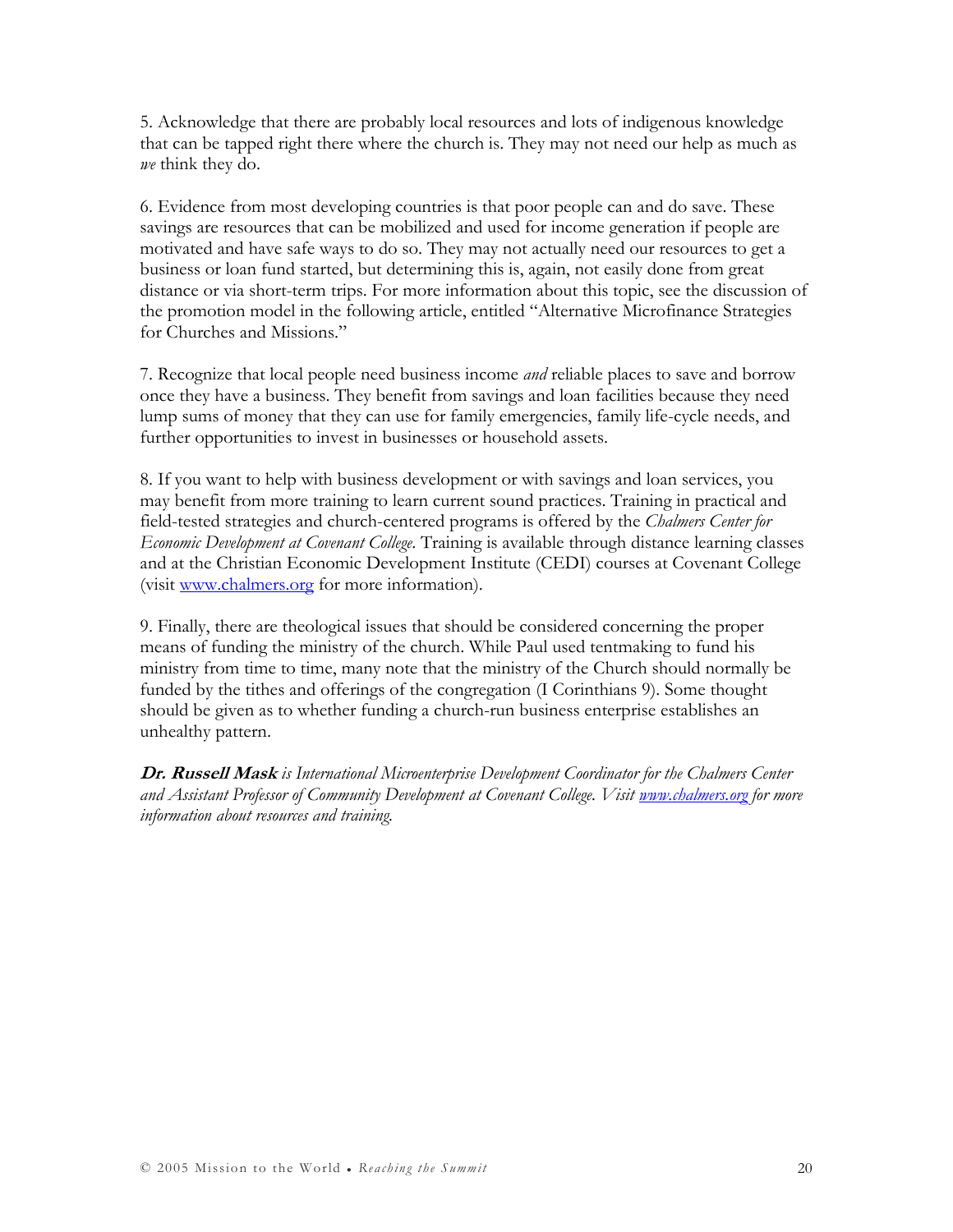# ALTERNATIVE MICROFINANCE STRATEGIES FOR CHURCHES AND MISSIONARIES

Theme: Sustainability

#### DR. BRIAN FIKKERT

Desiring to express Christ's love and compassion to the poor, many churches and missionaries wish to use microfinance—the provision of savings and loan services to the poor—as a tool for ministry across the Two-Thirds World. Unfortunately, there are a myriad of strategies in microfinance, and it is easy to get overwhelmed. In an attempt to sort it all out, the Chalmers Center has simplified the options available to churches and missionaries into three categories, the "3 Ps" of microfinance: Provide, Partner, and Promote. What are these three options, and what are the pros and cons of each of them?

#### The Provider Option: Church or Missionary provides Loans to Low-Income People

This is the option that most churches or missionaries pursue, but it is the most difficult to do well and may inflict considerable harm on the poor. Loan programs run by churches or missionaries are too small to be financially viable, thereby requiring long-term explicit or implicit subsidies. As soon as these subsidies dry up, the programs are doomed. Furthermore, these programs typically do not have the proper organizational structure particularly in terms of governance—to ensure the long-run presence of the loan program. Lacking the ability to communicate permanence credibly, these programs are likely to have trouble collecting loan repayments as their borrowers, whose loans are uncollateralized, have little economic incentive to repay loans to a loan program whose temporary status offers them neither carrots for repaying nor sticks for defaulting.

It is important to note that when a loan program dies, it not only hurts the program but also the poor that the program aims to serve. Not only are the poor left without the financial services that they need, they are also less likely to have access to such financial services in the future. The reason for this is that when a program dies, the last loans that it has made will largely not be repaid, as clients have no economic incentive to do so. This experience can severely damage the "credit culture" in that region, as clients have learned that they may not really have to repay the loans they have taken. This damaged culture will make this region unattractive to other organizations considering providing financial services in the future.

#### The Partnership Option: The Church or Missionary Partners with a Large-Scale Microfinance Organization

Churches and missionaries often work in the same regions as large-scale microfinance institutions (MFIs) operated by Christian relief and development agencies. This provides a tremendous opportunity for all parties to work together to minister to the physical and spiritual needs of the poor. I have seen marvelous examples of this in the Dominican Republic, where loan officers from a Christian MFI and local pastors both attend the weekly borrowers' meetings held in the pastors' churches. The loan officers deal with the financial matters, collecting and disbursing the loans. The pastors conduct Bible studies with these groups, something that the MFIs have little time and few resources to do. By focusing on their respective gifts, the churches and the MFI are together able to communicate Christ's concern for the whole person in a very powerful way.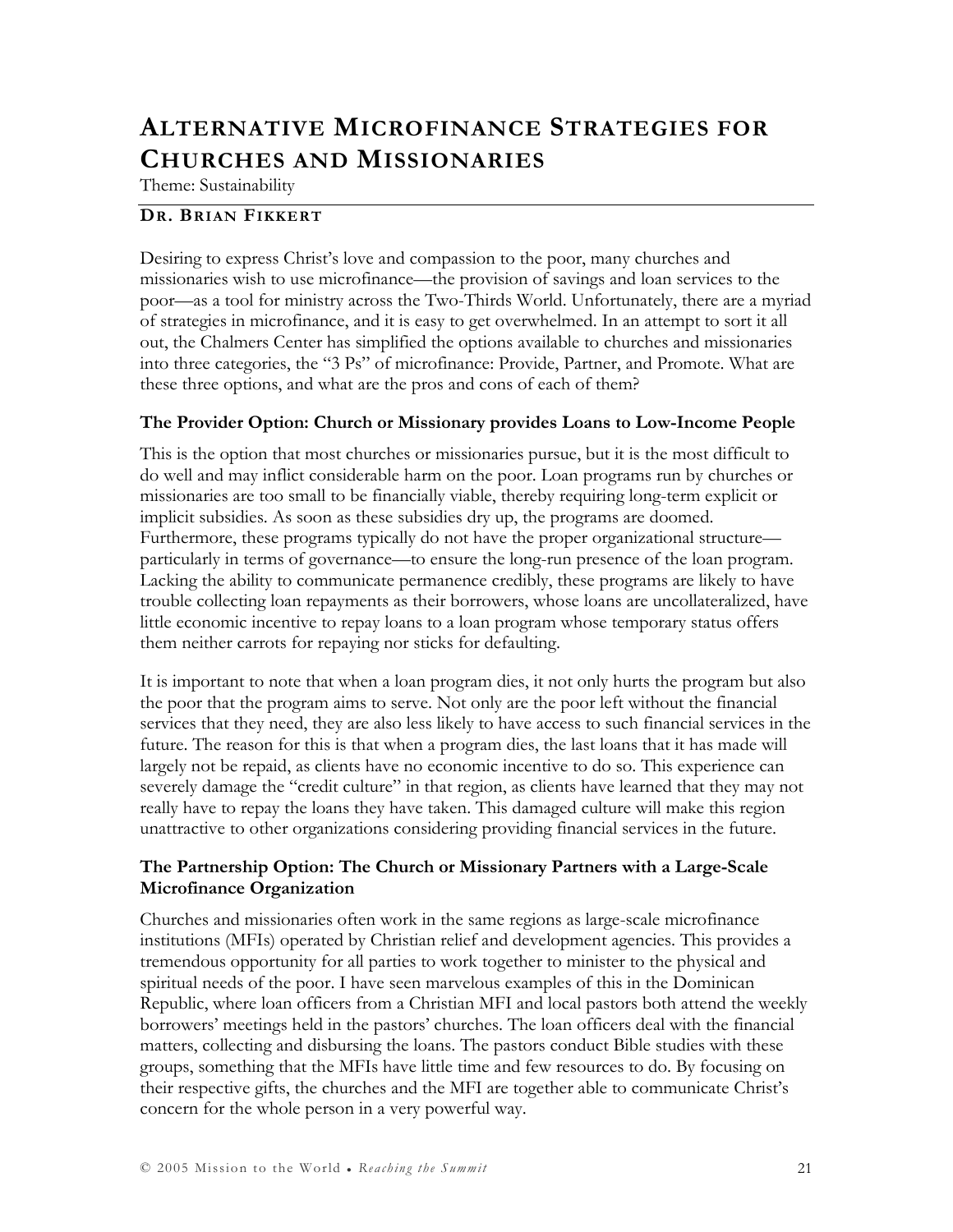Unfortunately, this partnership model happens very rarely. MFIs often complain that the message of grace that dominates churches and missionaries works against holding people accountable for loan repayment. Churches and missionaries, on the other hand, often complain that MFIs seem too concerned about money and are not sufficiently concerned about people's spiritual and overall well-being. It takes considerable humility and vision for both sides of this partnership to understand one another and to join hands in ministry, but the benefits of doing so can be tremendous.

One caveat about this approach that must be considered is that the MFI is likely to offer financial services that do not meet the needs of the very poorest households. The poorest households desire to save and to borrow very small amounts of money. Unfortunately, legal regulations often prevent MFIs from holding savings deposits, and the loans offered by MFIs are typically too large for the poorest households to manage.

#### The Promotion Option: Church or Missionary Promotes Savings and Credit Associations

Recent research suggests that low-income persons have the capacity to operate very simple credit unions in which the poor save their own resources and then lend them to one another. The Chalmers Center has pilot tested church-centered savings and credit associations in Africa and Asia. Church members—who are themselves very poor—are trained to start savings and credit associations in their communities, to manage the group's resources, and to use these groups as opportunities for spiritual, social, and economic ministry. Thus far, the results have been very encouraging.

For example, members of a Chalmers savings group successfully completed its first, sixmonth cycle, providing a safe mechanism for its members to save and to earn 50% interest on an annual rate! Furthermore, the group successfully lent and collected all of the 41 loans it granted, with the average loan size being \$10. This strategy appears to meet the needs of the very poorest households for savings and small loans.

The impact of these groups goes far beyond meeting the financial needs of low-income persons. Because the church members themselves operate these savings and credit associations, opportunities for evangelism and discipleship abound. The Chalmers Center is currently refining a biblically-based training curriculum that enables the weekly group meetings to serve as opportunities for deep spiritual impact.

Moreover, as these groups meet regularly, relationships between group members are strengthened, and they begin to minister to one another in all sorts of non-programmed ways. In a sense, churches are equipping their members to dispense a bit more of the Great Physician's comprehensive treatment plan.

The main drawback of the promotion strategy is that it needs more testing. It is unclear how well these groups will function over the long term and what their overall impact will be. Further testing of this model in the Chalmers Center's pilots is ongoing.

**Dr. Brian Fikkert** is the Director of the Chalmers Center for Economic Development at Covenant College and Department Chair of the Economics and Community Development Department at Covenant College. Visit *www.chalmers.org* for more information about resources and training.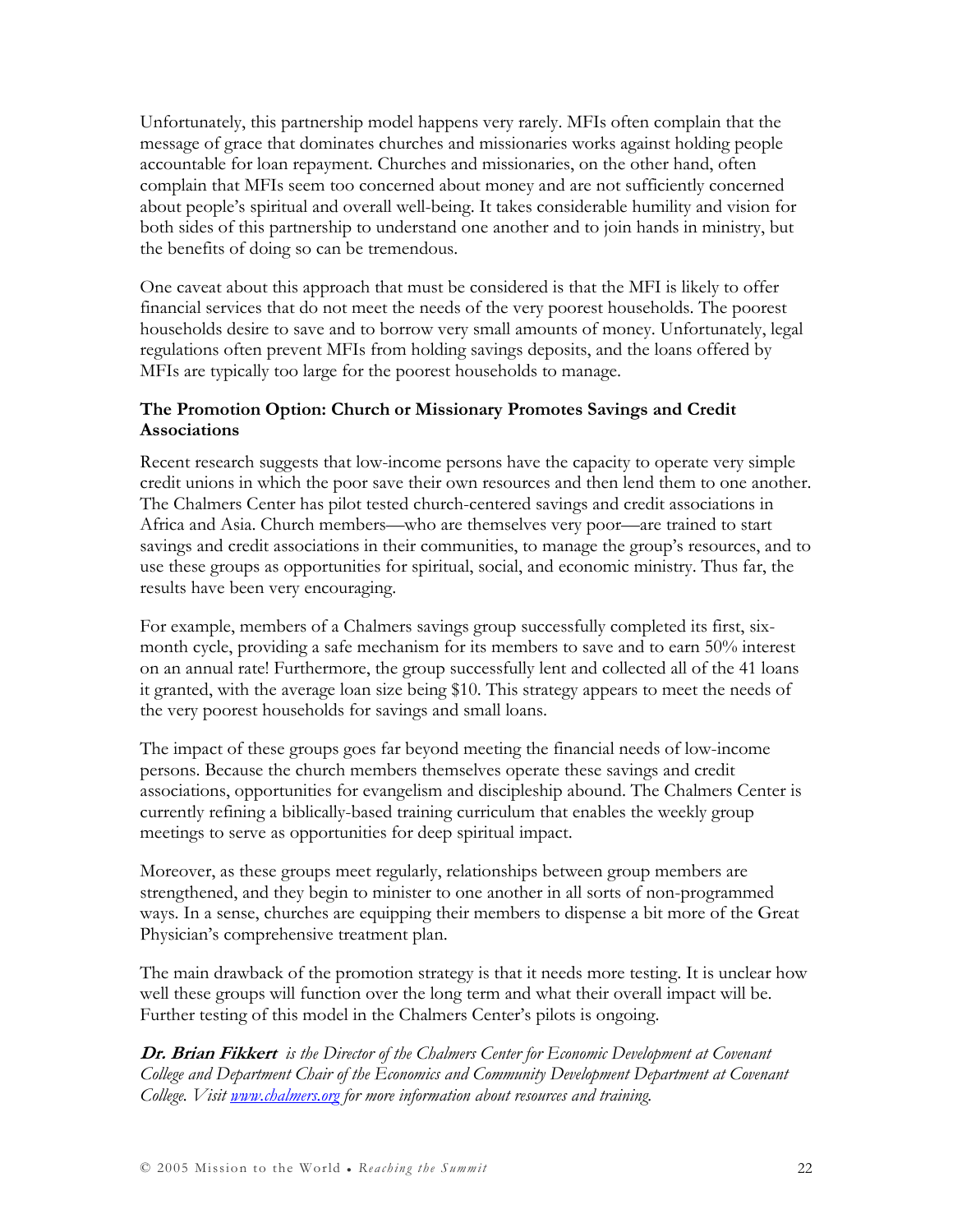### CONTEXTUALIZATION

Theme: Contextualization

#### DR. NELSON JENNINGS

"Contextualization" is one of those big words that most Christians think represents a good thing, even though they may be a bit unclear as to what it actually means. As a concept, contextualization is on the one hand quite simple and straightforward. However, its wider connections and ramifications—both practical and theoretical—are truly complex. The term itself has an interesting background, and unraveling its usage will help us pinpoint some of the nuances of this absolutely crucial missiological reality.

#### The Term

In North American English, the suffix "-ization" indicates an act, process or result of making or doing something; compare such familiar terms as "privatization," "realization" and "legalization." Insofar as contextualization is used in reference to the Christian faith, the term therefore means Christianity becoming "contextual," or appropriate and fitting to its various settings. All such settings for the Christian faith—including downtown Los Angeles, southern Sudan, and Brazilian footballers—have their own particular characteristics, so an almost equivalent term would be "particularization." Put simply, then, contextualization refers to the "particularization(s)" of the universal Christian faith into individual contexts or settings.

So far, so good. Note again that contextualization is an act, process or result. For clarity's sake, for now at least, let's think of it as a *process*. To be sure, there are various parties engaged in the *act* of contextualization; we will come back to that later. One can also point to resulting contextualizations of the Christian faith, although such results are never final because of the dynamic character of the parties and contexts involved. It is better to think of such resulting contextualizations (or expressions) of Christianity as snapshots of an ongoing process, whether it be Christian marriage in 21<sup>st</sup>-century America, articulations of the Trinity in the ancient Church creeds, worship in the late-19<sup>th</sup>-century Pacific Islands, 1980s leadership styles in Korean Presbyterian churches, or the churches' relationships with the state in contemporary Uganda.

As an actual word and focal point of discussion, "contextualization" was coined in the early 1970s. At the time the term was intended to draw attention to the socio-politico-economic aspects of any situation or context in which the gospel was at work. This was due to the fact that during the 1960s the collective worldwide Church, and missiologists in particular, had become enamored with "indigenization" and its more narrow anthropological focus on such cultural realities as language and traditional customs. Evangelicals, who moved towards consolidating their worldwide identity at Lausanne in 1974, already had concerns about the growing influence of liberation theology and its emphasis on salvation in political and economic terms. Even so, prominent Third World evangelicals from Latin America, Africa and Asia pointed out the full scope of the Christian gospel, so most evangelicals have now accepted to one degree or another the need for the Christian faith in its entirety to be expressed in ways appropriate to each particular overall context.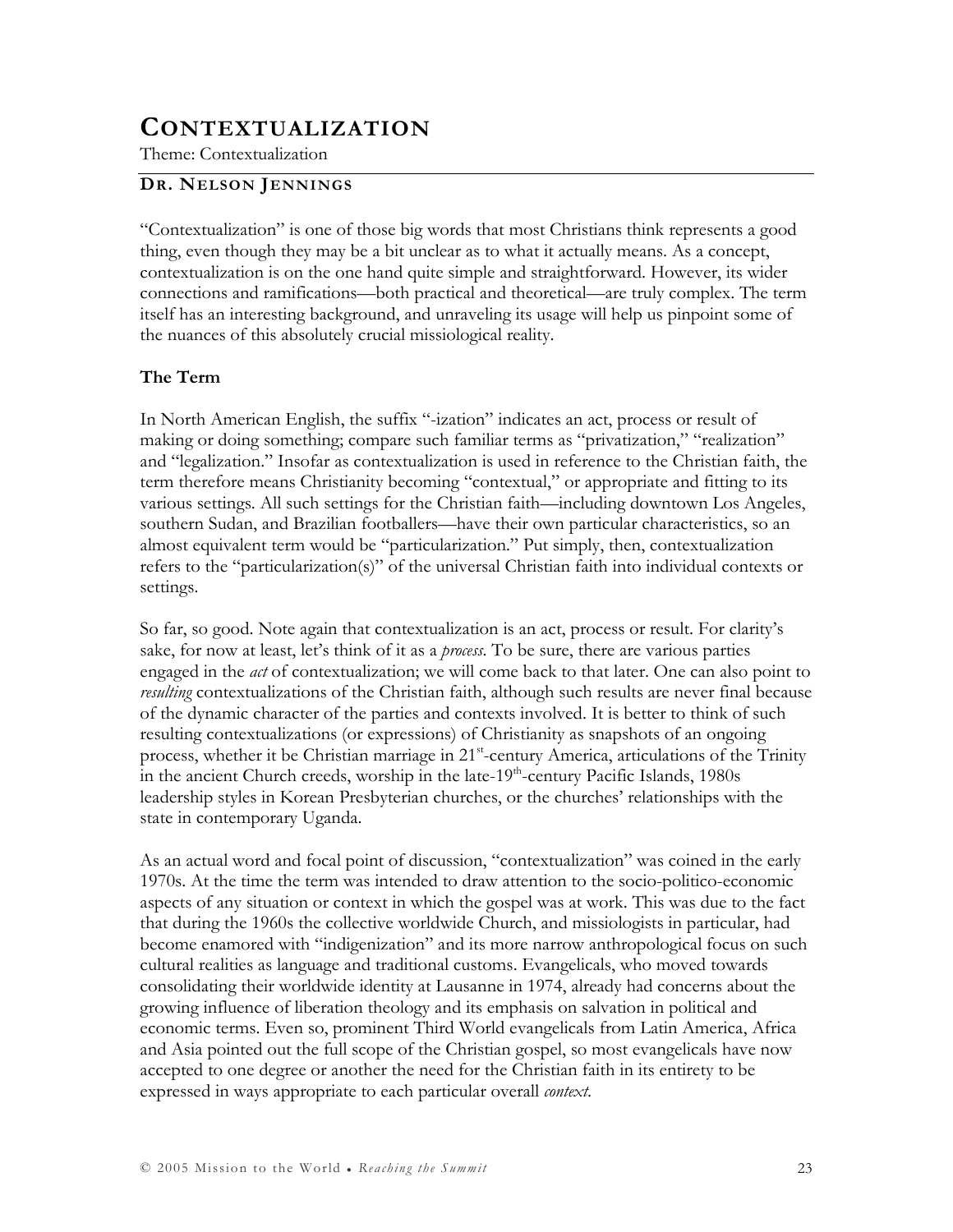#### The Agents

How one understands the process of contextualization depends in large part on who the primary agents of contextualization are understood to be, a factor noted earlier. One powerful North American evangelical instinct points to the expatriate (subconsciously assumed to be North American) missionary as the one primarily responsible to make the necessary adjustments to the form of the unchanging Christian message he or she brings, as well as to the resulting believers' lives and practices. After all, this instinct claims, compared to the receivers—who almost always are from non-Christian backgrounds—it is the missionary who not only knows the Bible but also comes from a culture with a Christian heritage. By this scheme the task of contextualization is daunting to be sure: the missionary has to communicate biblical truths given in ancient cultural forms to a totally different and non-Christian culture, all the while having to resist the temptation to import his or her own, altogether different cultural norms. Those in the receiving culture help the missionary learn their culture, and God somehow superintends the process, but the idea is that the expatriate Christian emissaries are primarily responsible for contextualizing the faith.

There are at least three reasons, however, why this instinct needs correction. First, it is out of date. That fact alone does not invalidate the concept, but viewing the expatriate missionary as primary is continuous with the pre-World War II image of how missions proceeded from "the West to the rest." Second, and speaking directly to the matter, God and the receiving agents are primary, not the expatriate emissary. The missionary (of whatever cultural background) is essential to bring the gospel to those settings that have not yet heard it. However, what is of basic importance is God's initiative in communicating to people in their own languages and contexts. He speaks, and people hear in their heart languages, and it is the dynamic communication process—contextualization—that occurs between God and indigenous people that is primary. That critical God-indigenous people dynamic makes the missionary more like a third-party catalyst. Third, placing the missionary at the center of the contextualizing process tends to downplay the contextualized, particular character of the Christianity that he or she embodies and represents. The truth is that all expressions of the Christian faith bear the marks of their contexts. Moreover, no Christians embody the final and universal form of the faith, nor do any of us enjoy a vantage point outside of contextual realities that can dictate to others what is complete and normative.

#### Translatability

Some evangelicals will start to feel a bit queasy in this juncture, so at this tricky point we need to consider Christianity's basic trait of cultural and contextual *translatability*. God as Creator is wholly separate from His creation: He is transcendent. Yet God has remained involved with His fallen creation, preeminently through entering the world as a concrete man, becoming particularized or contextualized as Jesus of Nazareth. At the same time God's Word, which centers and focuses on Jesus, speaks to all people in their particular languages as the Bible is (re-)translated again and again into new (and changing) languages. Jesus thus comes close to all kinds of people, to every tribe, tongue and nation. He is not a provincial or tribal Savior, but He is the covenant Lord and Redeemer of all the earth. Together with His translated Word, Jesus crosses over cultural and generational boundaries and enters new contexts, shouldering His way into the beliefs of all kinds of people. Unlike Islam, for example, which brings into alien settings an enduring Arabic Qur'an and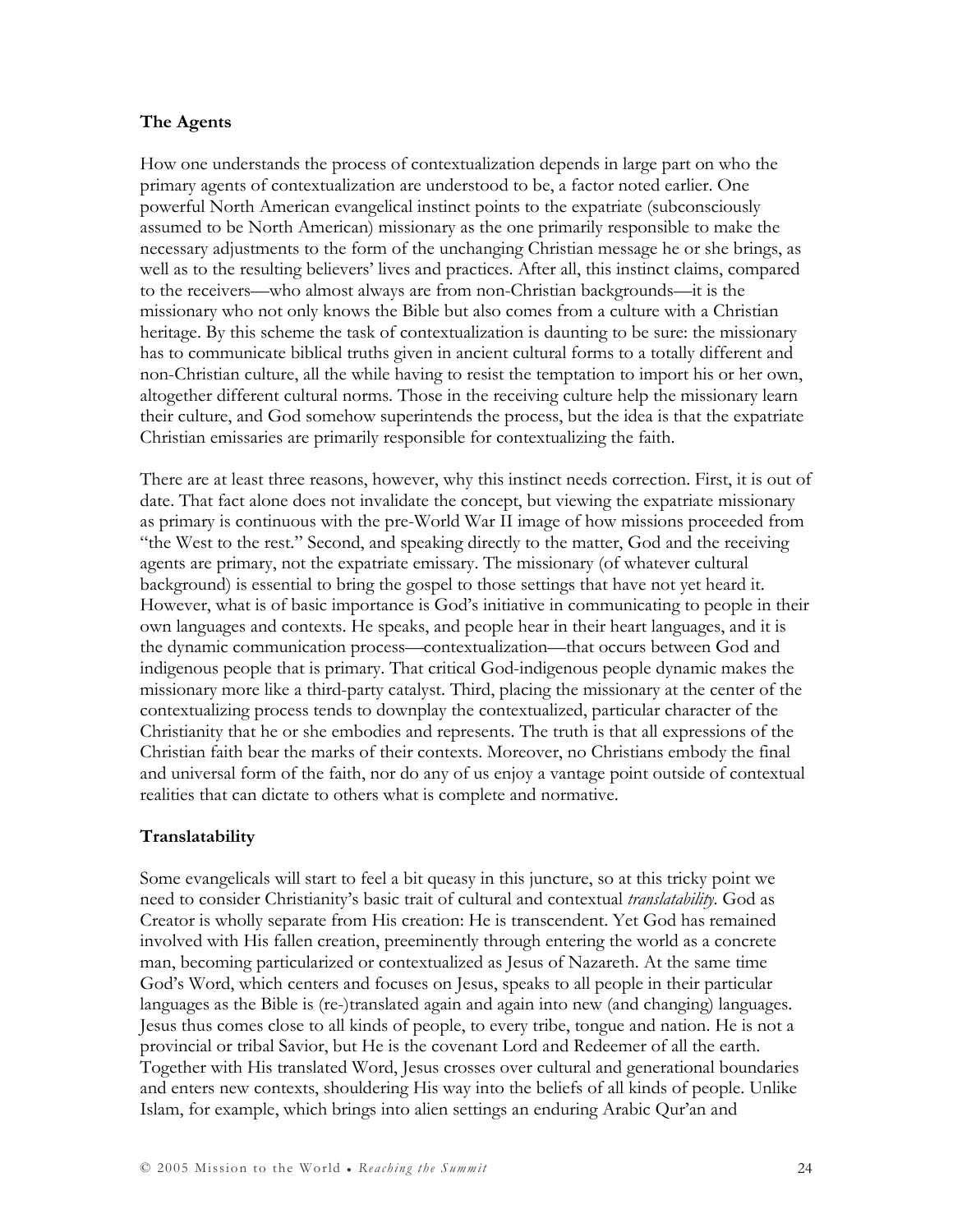foundation of life, Jesus and His Word are translated into ever new settings, whereby people come to worship and follow Him within the terms and contours of their own languages and contexts.<sup>1</sup>

Putting this translation process in a more explicitly theological way, the triune God speaks to particular people in their own mother tongues by His Word and Spirit as well as through His emissaries. Because this God speaks in people's particular languages—whether English, Hebrew, Greek, Swahili or any other human language—He shows Himself to be their/our God as well as the God of all peoples, not some foreign tribal deity. He transforms peoples and their settings from the inside out, so to speak. 2 To put it from a Christian perspective spoken within any particular linguistic and cultural context, since this God speaks our language and knows us intimately, He knows our past, pre-Christian heritage as well. We and all other peoples have always been responsible to this Creator, Covenant Lord. Our sin has been blinding us, the evil one has been deceiving us, but God has been wooing us to grope for Him and His truth. Now that He has brought or translated the good news of Jesus into our context, He is guiding the whole contextualizing process in which He grants faith and growth, shaping our understanding of the Christian faith and reforming our lives into Christlikeness.

Inherent to this translatability of God's living and written Word is a tension between the universality and particularity, or "contextuality," of the Christian faith. On the one hand there is one Lord, one faith, one baptism for Christianity. It is the same God who is the God of all His people around the world and down through the centuries. In tension, however, with this universalizing side of Christianity is the homing drive of the faith, the push towards being "our" faith in "our" God in "our" particular language within "our" setting. God's universality and transcendence help protect such a homing instinct from overly domesticating (yet another almost equivalent term for "contextualizing") the faith into a syncretistic alliance with local particularities to a point of rendering Christian distinctives unrecognizable. In that sense the Christian faith should always have a pilgrim character to it, such that it maintains a measure of counter-cultural teaching and practice. On the other hand, God's immanence in particular contexts—supremely exemplified in the Incarnation helps protect the inherent transcultural, universal side of the Christian faith from making it foreign and irrelevant to, or quarantined away from, any facet of any particular context. This need for relevance and applicability is why "contextualization" is such an "absolutely crucial missiological reality," as stated at the outset. A healthy contextualization cultivates a prophetic involvement of God's people within their particular contexts, avoiding the twin extremes of irrelevant quarantine and syncretistic localization.<sup>3</sup>

 $\overline{a}$ 

<sup>&</sup>lt;sup>1</sup> Andrew Walls has pioneered much of current thinking and research into the translatability of the Christian faith, e.g., in his *The Missionary Movement in Christian History: Studies in the Transmission of Faith* (Maryknoll, New York: Orbis Books, 1996).

 $2^{2}$  Kwame Bediako has explored this transforming and interpretative role of mother-tongue Scripture within each cultural context in, for example, "Gospel and Culture: Guest Editorial" *Journal of African Christian Thought* 2, 2 (December, 1999): 1.

<sup>3</sup> I have borrowed this scheme from Lamin Sanneh, *Translating the Message: The Missionary Impact on Culture* (Maryknoll, New York: Orbis Books, 1989, pp.39-46).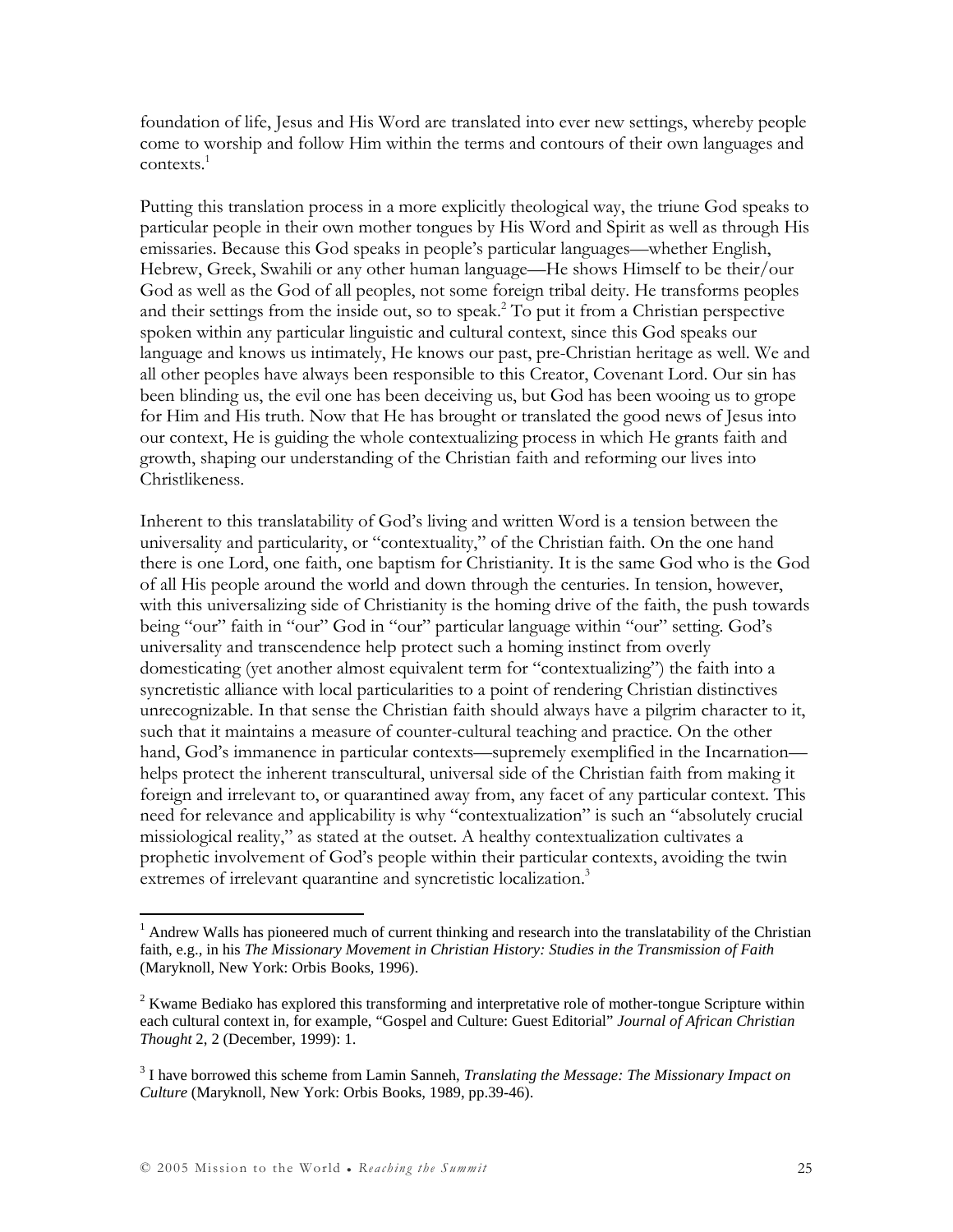#### Redemption Applied

It is important to note as well that this universal-particular, transculturalizationcontextualization dynamic is not something just for settings where Christianity is relatively new. For an English-speaking early 21<sup>st</sup>-century North American context, that means that the "missiological" reality of contextualization is always taking place here as well, not just on "the (foreign) field." Whereas pioneer, unreached sectors of the world's peoples have their own unique place in what "missions" involves, insofar as God's world mission is intent on comprehensively redeeming all of the earth, the "mission field" is still everywhere, including "here." Full redemption of any and all contexts will only come at the eschaton, so contextualization will continue to be an ongoing reality in whatever setting the Lord's people find themselves.

"Full redemption" of the entire world and its particular contexts—worked out in ongoing processes of contextualization—involves a spectrum of dimensions of belief and practice: worldview, cognition, linguistic forms, behavior, communication, social structure, and decision-making processes.<sup>4</sup> How the Christian faith looks in each of these interrelated dimensions will of course vary from context to context—although the variance will not go beyond recognition of a common Christian identity. Thus, for example, a Christian worldview will include, among other marks, God as Creator, the ultimate place of Jesus of Nazareth and the central role in the world of the Holy Spirit. It becomes problematic, however, to speak of the Christian worldview, since worldviews are always to be found among particular Christians in particular contexts—including biblical worldviews. The same universal-particular dynamic is true of other dimensions of faith and practice as well. Thus while Christian decision-making is to exemplify Spirit-led mutual submission, to speak of the Christian decision-making process moves into the danger area of making universally normative a particular, contextual reality.

#### A Closing Image

 $\overline{a}$ 

The manifestations of God's redemption throughout the earth and world history are like countless braids interwoven in one grand tapestry. Each braid in turn has three strands: sanctification of God's people wrought by the Holy Spirit, the corresponding discipleship of God's people as they follow Jesus' example and teachings, and the *contextualization* of the covenant community's sanctified obedience in particular situations. The strands must not be unraveled away from each other, lest the entire tapestry become skewed and unbalanced. God is ever working among His people throughout the entire earth. How we concretely and contextually manifest our obedience to His gracious covenantal dealings with us is part of the worldwide venture of faith, guided by His Word and Spirit.

Rev. Nelson Jennings and his wife, Kathy, are former missionaries to Japan. He is now assistant professor at Covenant Theological Seminary.

<sup>4</sup> David Hesselgrave, "Contextualization that is Authentic and Relevant" *International Journal of Frontier Missions* 12, 3 (July-Sept., 1995): 116ff.